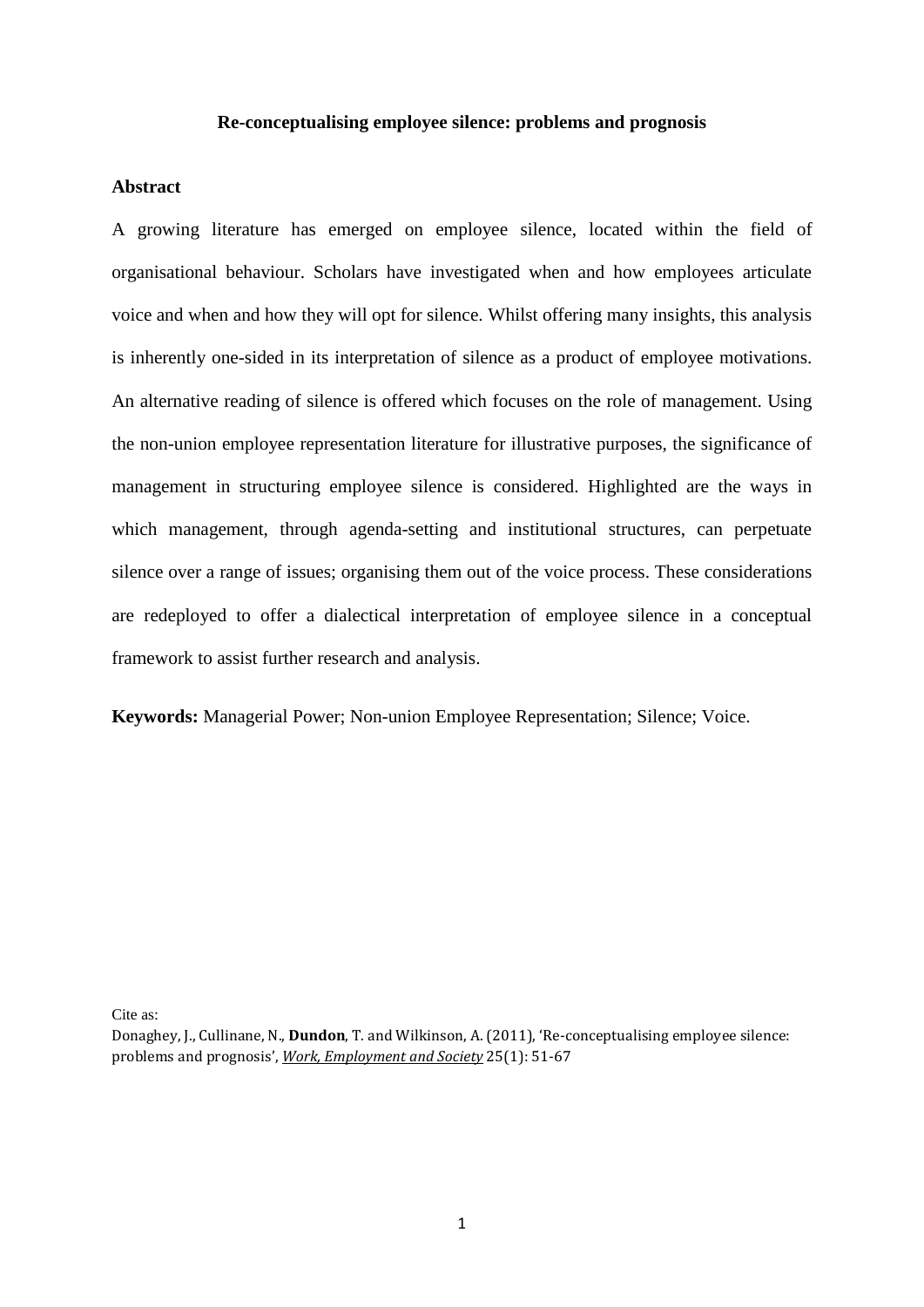#### **Introduction**

Employee voice is a theme that is widely ensconced in both practitioner and academic concerns on management and organisational analysis**.** Invariably, interest in voice has ranged from the high performance literature (Boxall and Macky, 2009), wherein it is conceived as part of a bundle of practices, to ethically-driven notions of industrial citizenship (Wilkinson *et al*. 2009). One of the more significant contributions to the area of voice has been research dedicated to examining the antithesis of voice: employee silence. Defining silence as an employee's 'motivation to withhold or express ideas, information and opinions about workrelated improvements' (Van Dyne *et al*. 2003, p. 1361), this strain of analysis has sought to investigate when and how employees in organisational settings exercise voice and when and how they opt for silence (Milliken *et al*. 2003). A number of research questions have been generated to examine why employees make the decision to be silent, what types of issues employees are likely to be silent about and how organisations might surmount this 'problem'.

This article seeks to draw attention to some of the underlying *conceptual* weaknesses characterising the analysis of employee silence. Weaknesses lie in the types of questions being asked and the unitarist premises upon which much of the debate has been predicated. The central argument of this article is that existing efforts have generally focused on silence as something which employees choose, thereby overlooking the more significant constraints imposed by management in preserving their supposed prerogative. Central to the argument is that management, through agenda-setting and institutional structures, may well perpetuate silence on a range of issues which are effectively organised out of the voice process in favour of less threatening items. It is argued that a re-fitting of the conceptual lens onto how employee silences are structured could offer a potentially more salient mode of enquiry.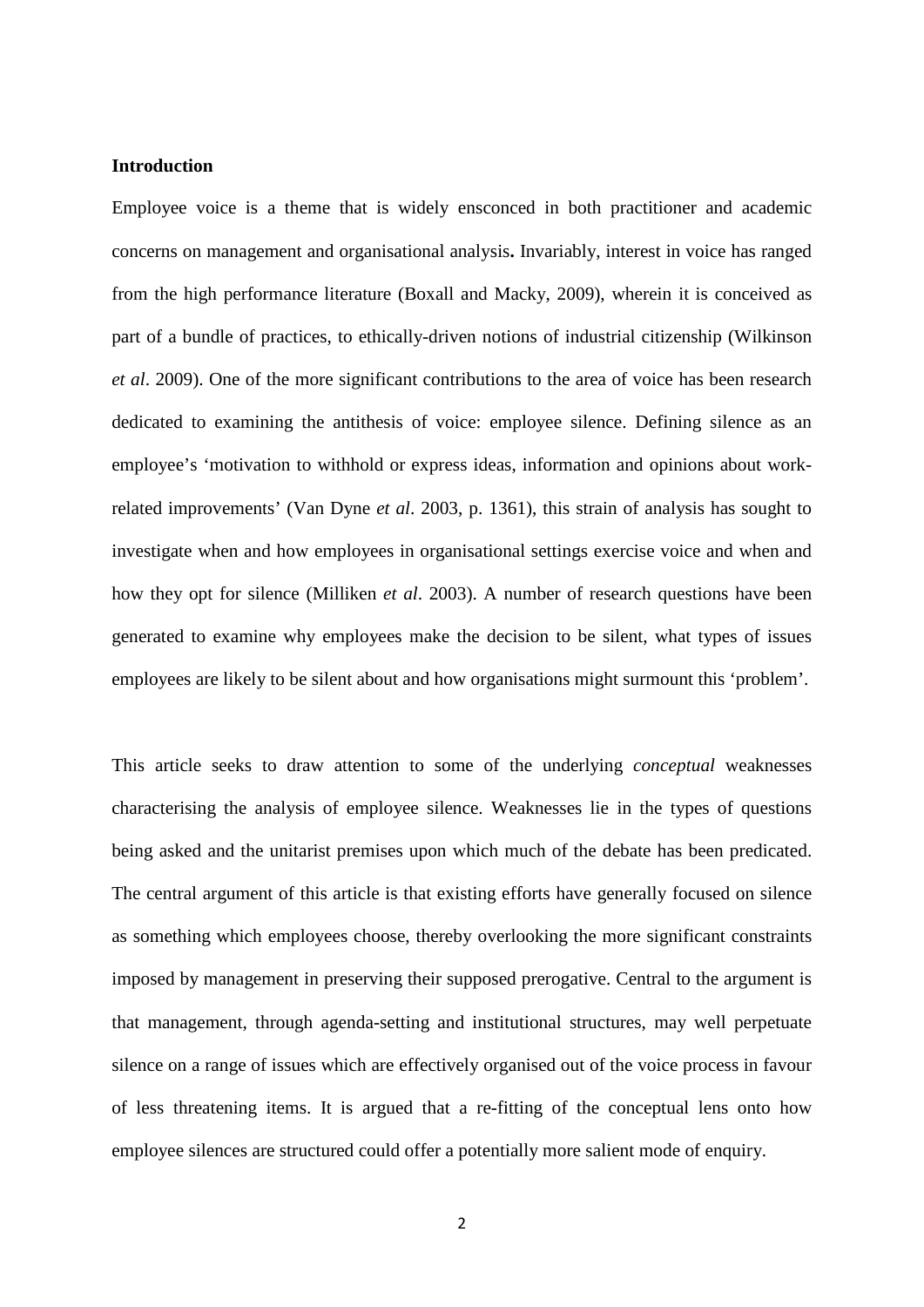The article proceeds as follows. First, the literature on employee silence is considered followed by a section explaining the limitations of existing interpretations. Section three then elaborates our mode of re-conceptualisation, focusing on the role of management. To illustrate this elaboration, evidence is drawn on the operation of employee voice schemes of non-union employee representation (NERs). It is, in many ways, a product of contemporary circumstance that as union-based modes of employee voice precipitously decline, interest in other forms of employee voice has grown steadily, as scholars are increasingly concerned with how voice is articulated in union-free environments. The reasons are twofold. First, NERs are becoming increasingly prominent as a vehicle for employee voice in countries marked by union decline and are likely to be of growing relevance for understanding voice dynamics in contemporary organisations. Secondly, given the operational difficulties which inevitably surround a conceptual proposition which has at its focus the often unobservable process of management agenda-setting, the literature on NERs is instructive given its focus on motivations for introducing arrangements of this sort, as well as their subsequent administration and control. The literature has consequently discerned what types of issues management allow on the voice agenda and those areas they would rather leave untouched. In section four, a conceptual framework is outlined which allows a more holistic approach to organisational silences than extant efforts. Finally, the article concludes with a summary of the main arguments and suggestions for future research in section five.

#### **The Study of Employee Silence: A Review and Critique**

The literature on employee silence is a relatively new phenomenon. Nonetheless, a resonance of its concerns can be found in earlier research on voice. In his now classic Exit-Voice-Loyalty (EVL) framework, Hirschman (1970) sought to demonstrate the ways in which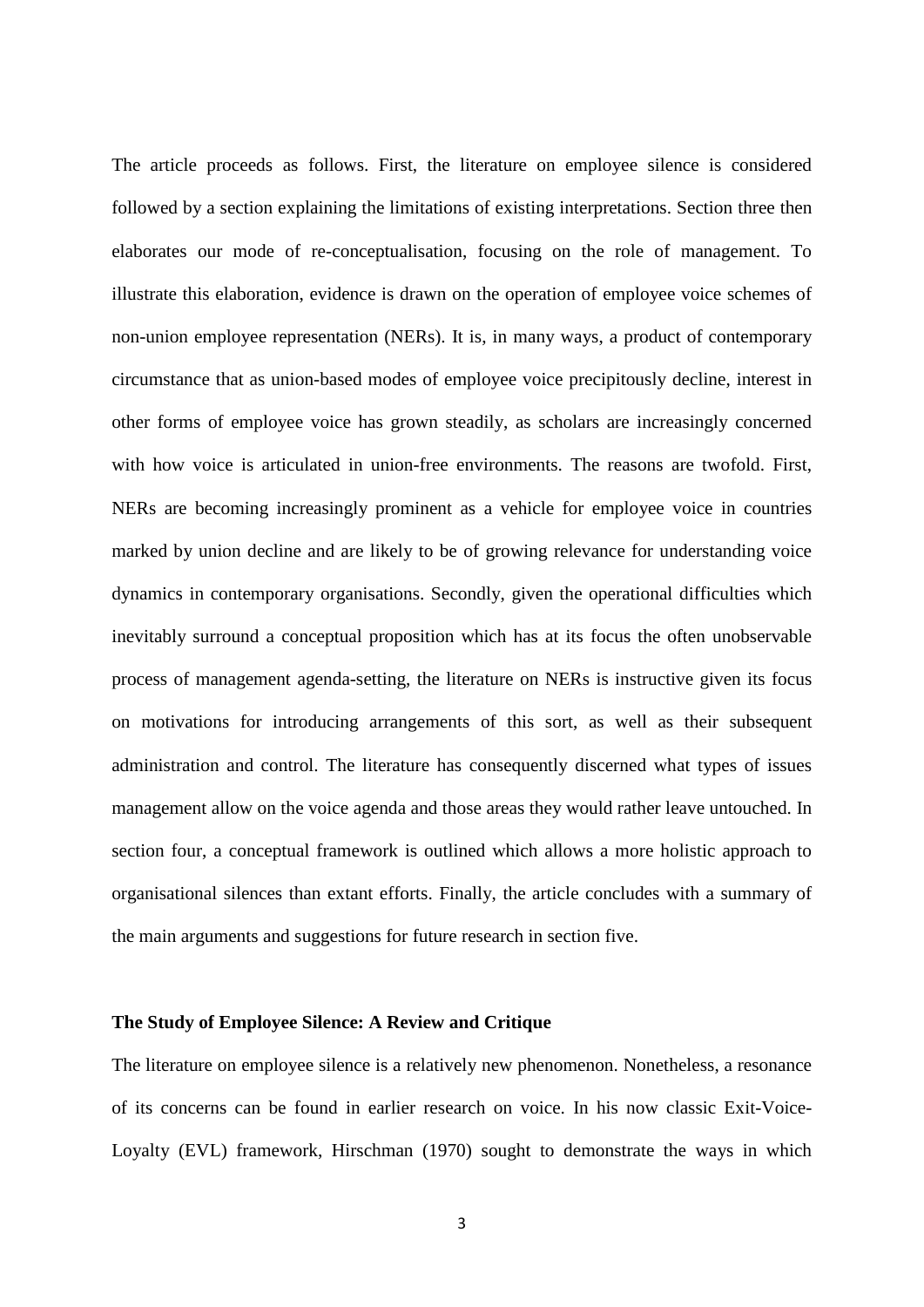customers might break their silence in an attempt to change objectionable states of affairs through either voice or exit. Where neither option applied, they could opt to "suffer in silence, confident that things will soon get better" (Hirschman, 1970, p. 38). Similarly, when the EVL literature was adapted to employment relations, it was proposed that employee dissatisfaction could produce slack and disregardful behaviour, allowing the relationship to atrophy, as alienated employees withdrew from committed organisational participation to more silent, alienative postures (Rusbult *et al*. 1982; Farrell, 1983; Naus et al. 2007). Indeed employees' efforts to break silences could often bring about a further deterioration in one's relationship with the firm. Feuille and Delaney (1992), for instance, observed that individuals who opted to exercise voice tended to suffer adverse consequences for doing so. Furthermore, these employees had higher turnover rates than those who remained silent. Similarly, others have indicated that silence is often the best option for employees, as those who exercise voice often faced a risk to reputation, frequently suffering sanction or retaliation (Graham, 1986; Nord and Jermier, 1994).

It is only more recently that employee silence has emerged as a formal category of analytical investigation in its own right. Principally, this literature has sought to understand how individuals in organisations make the decision to be silent about issues that concern them and about which types of issues employees are likely to be silent. Specifically, silence has been conceptualised as information which is consciously held back by employees, rather than an unintentional failure to communicate or simply having nothing to say (Tangirala and Ramanujam, 2008). It is thus a communicative choice which employees may *decide* to adopt. This approach tends to focus explicitly on the intentional withholding of ideas, information and opinions *with relevance to improvements in work and work organisation* (Van Dyne *et al*. 2003). Indeed, Van Dyne and Lepine (1998, p. 109) assert that the study of employee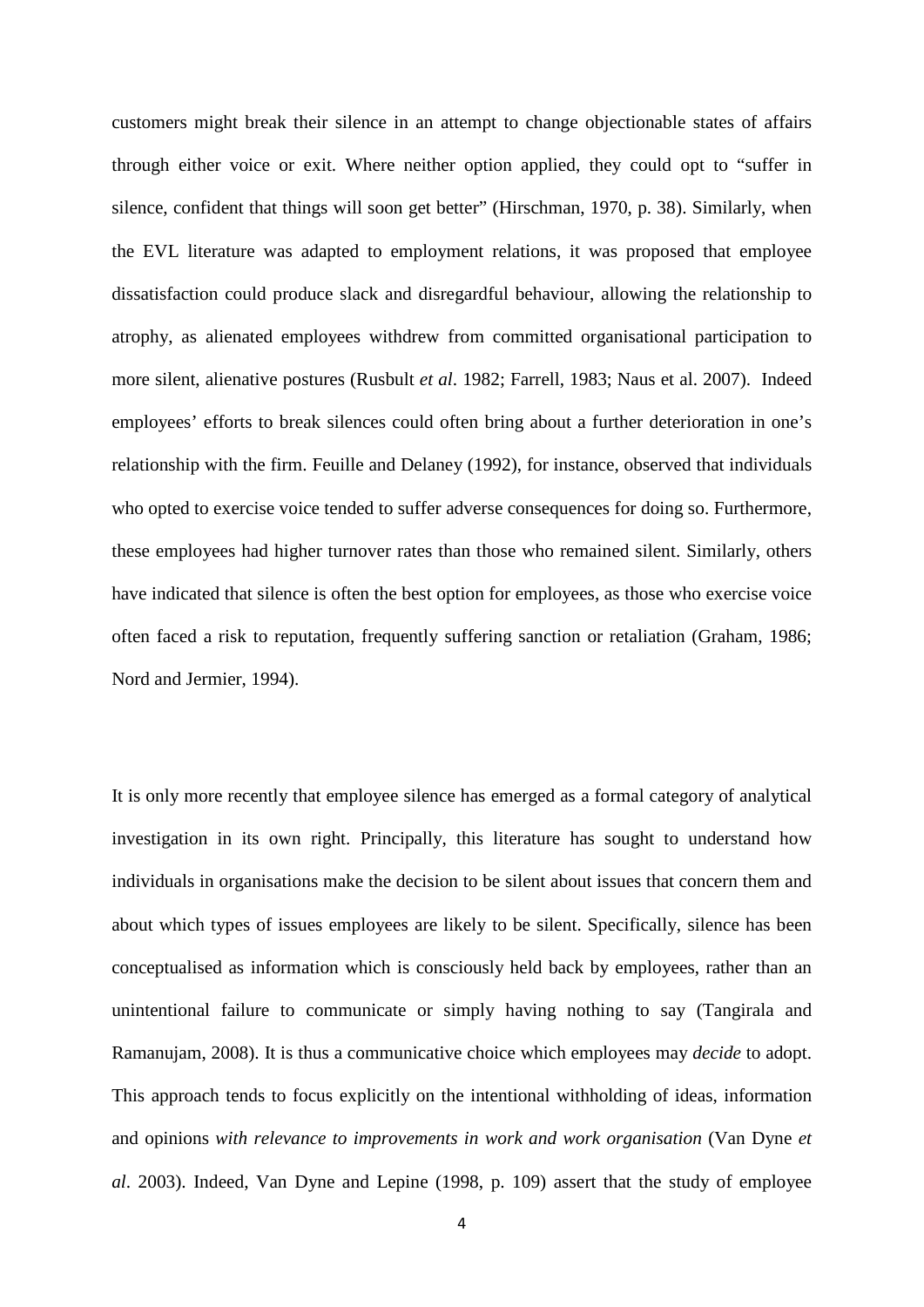communication (or lack thereof) should be located in organisations where the work environment is "dynamic" and "new ideas facilitate continuous improvement". Rolling back employee silence is seen as an organisational imperative: its existence prevents management from receiving information that might allow for improvements or circumvent problems before the effects become seriously damaging.

While largely conceiving employee silence as something of a freely undertaken choice, the literature has acknowledged that it can be influenced by top management. Morrison and Milliken (2000), for example, have sought to explain why silence is systemic in many workplaces, and the kinds of norms and forces that set it in process and reinforce it. Principally, they target the role of top management. Pinder and Harlos (2001) argue that a climate of silence amongst employees is likely where speaking up is perceived to be futile or dangerous. These perceptions emanate from a management who act in a way that discourages communication from below so that where management are intolerant of dissent, employees are consequently averse to voicing their concerns (Ashford *et al*. 1998; Dutton *et al*. 2001). These perceptions, Morrison and Milliken claim, are a product of managements' recalcitrance to receiving negative feedback about either them personally or about a course of action associated with them. Whilst in another study, Milliken *et al*. (2003) cite silence as a product of resignation amongst employees due to a perception that their voice falls on 'deaf ears' (c.f. Pideri and Ashford, 2003; Van Dyne *et al*. 2003). Complementing these ideas is Edmondson's (2003) work, which has pointed to the importance of leaders in creating a voice climate wherein employees feel comfortable about raising problems.

Serving as a backdrop to these relational dynamics are the structural constraints of wider demographic and organisational constraints, all of which are hypothesised to produce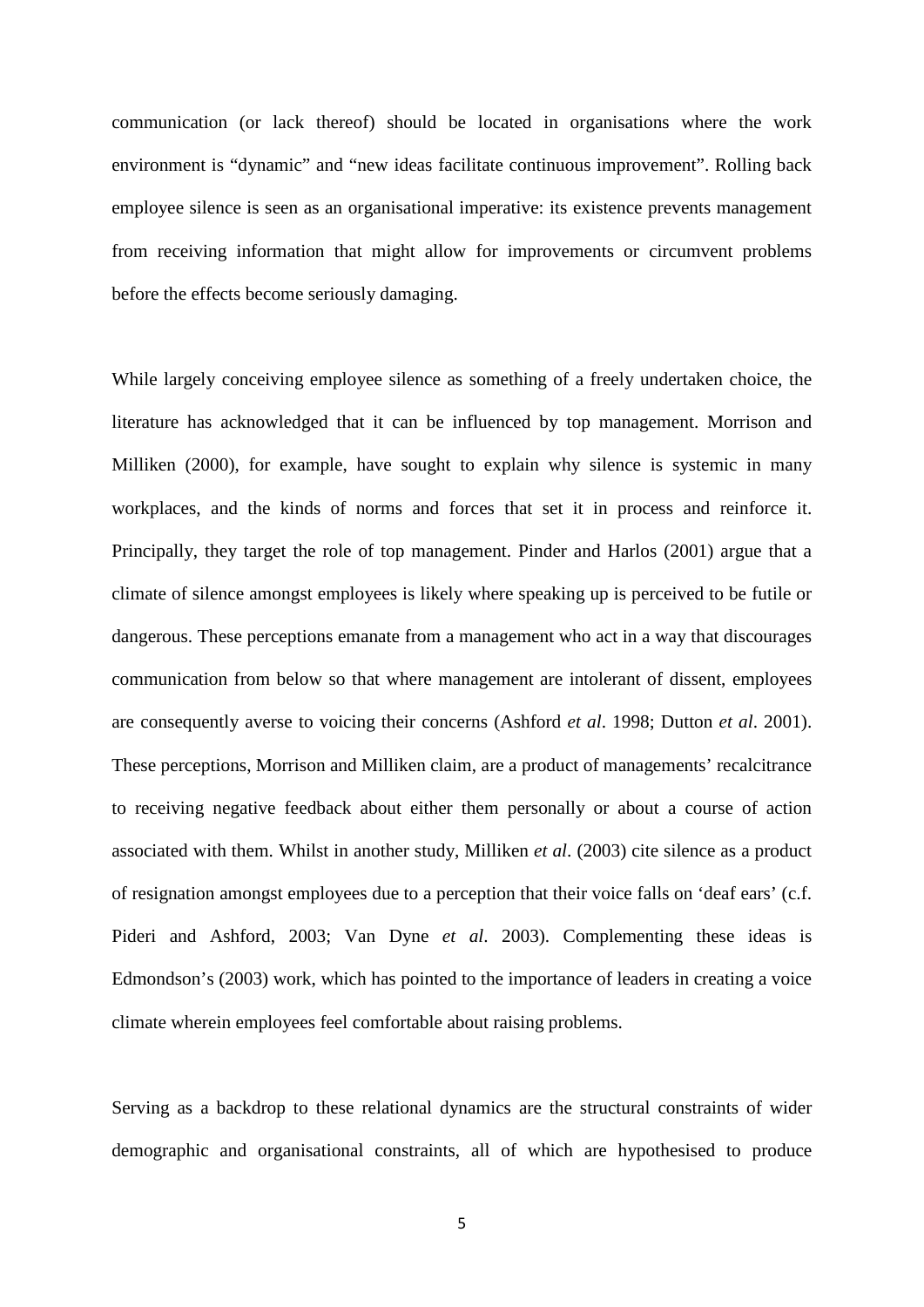tendencies towards employee silences, e.g. management with financial background; homogeneity of the management grouping; cost focused organisations operating in competitive environments with a diminished resource base; the density of social network ties amongst mid- to lower-level employees and so on (Morrison and Milliken, 2000). Similarly, Huang *et al*. (2005) have hinted at the determining influence of social context, arguing that cultures with large 'power distance' will have higher levels of employee silence. Others have seen fit to shift away the analysis from hierarchical-based dynamics to more lateral influences in terms of how silence is influenced by employee perceptions of what their co-workers think. This analysis proposes that the withholding of true opinions is generated from an individual's fear of isolation from the workgroup, particularly where they believe that they hold a minority viewpoint (Bowen and Blackmon, 2003; Milliken *et al*. 2003). Finally, there has also been a tendency to treat silence as a product of psychological factors stemming from individual employee's personality characteristics (Premeaux and Bedeian, 2003).

Although the existing literature can be credited with making inroads into the analysis of employee silence, the approach has been debilitated by a pervasive managerialist bias that narrows the kinds of questions it asks and the explanations it offers. Much of this approach stems from the remit of its orientation as evident in the Van Dyne and Lepine quotation above; the study of silence is confined to those firms where the workforce is 'dynamic' and where the articulation of voice would be of benefit to management. Indeed, according to Tangirala and Ramanujam (2008, p. 38), silence is only "negative" insofar as a "continuous process improvement requires the ongoing identification of operational problems that can illuminate faults in existing work practices". Similarly, Huang *et al*. (2005) counsel management that encouraging employees to voice their concerns, opinions and dissenting views will enable organisational change and development in a competitive market. In many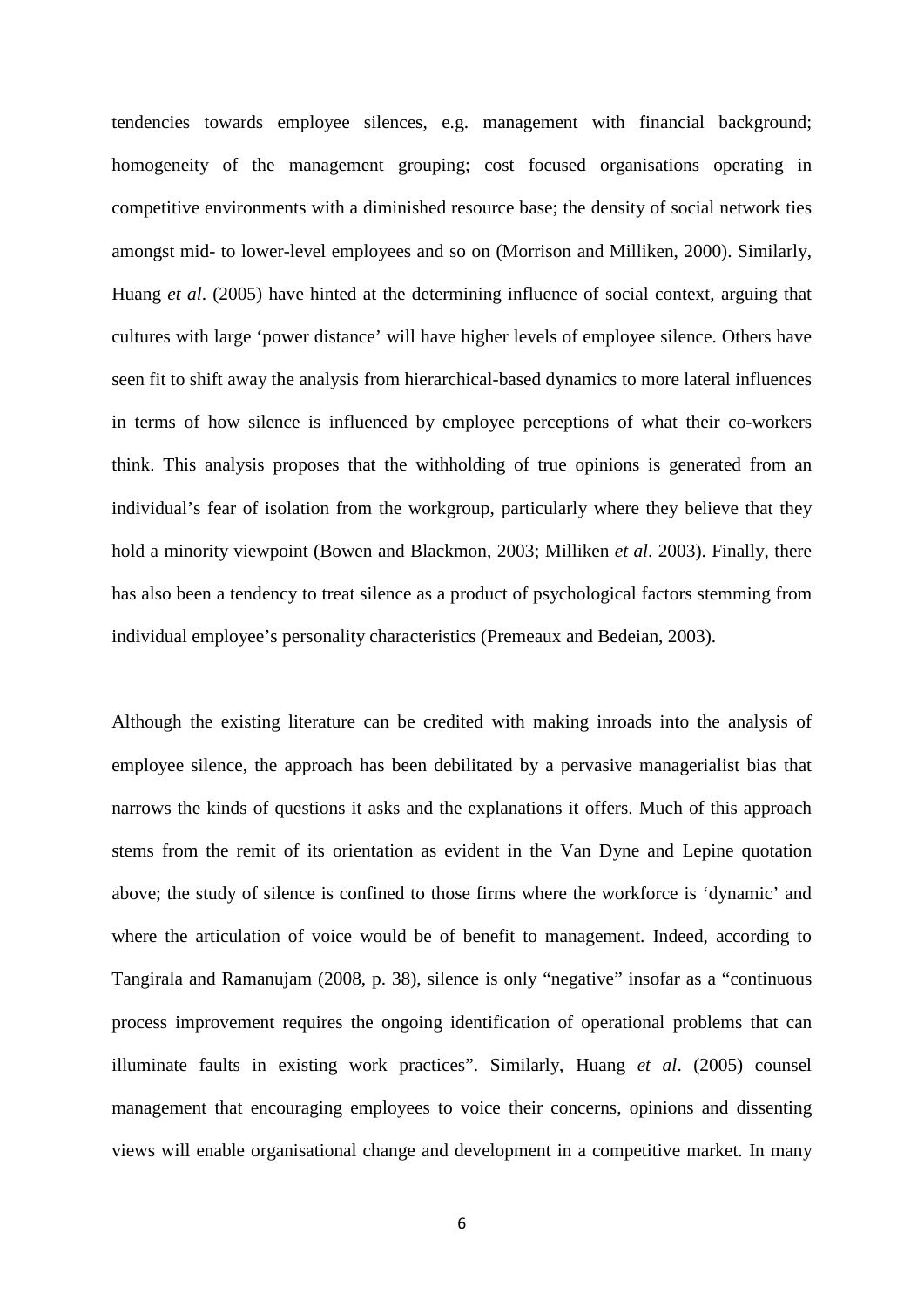ways, these kinds of argument suffer from a paradox: Morrison and Miliken (2000), for example, submit that management are often hostile to employee voice, but such hostility is construed to be concerned entirely with improving business performance. Such themes are not addressed given the over-riding concern with apparently shared goals.

Morrison and Milliken (2000), while stating encouragingly that employee silence is likely to pose an obstacle to "truly pluralist organizations" (p.707), offer a truncated reading of what organisational pluralism might represent, in claiming, for instance, that pluralism allows for a "tolerance of multiple and often conflicting viewpoints" (p.719). Another view of pluralism would extend this interpretation to a recognition that it is as much about workers having structurally conditioned independent interests and goals which frequently stand apart from management, as it is about different shades of opinion. This rather diluted take on pluralism is further in evidence when Morrison and Milliken (2000, p. 719) proceed to claim that workers can be free to "deviate" from the management line provided that it "has a positive effect on both the quality of organizational decision making and company performance". Yet such deviation can hardly be characterised as pluralism: genuine pluralism rests upon social values which recognise the right of employees to an effective voice in their own destiny, regardless of the consequences for management (Fox, 1985).

Indeed Morrison and Milliken (2000, p. 731) talk about management "capitalising on pluralism", essentially circumventing 'plurality' to monistic and employer-defined goals. They go further in suggesting that unlimited employee input is not desirable: "too much input" might overload decision-making processes and impede timely and effective decision making. The argument resonates with a number of other efforts on employee silence wherein absences of voice are interpreted such that the phenomenon is portrayed as an *organisational*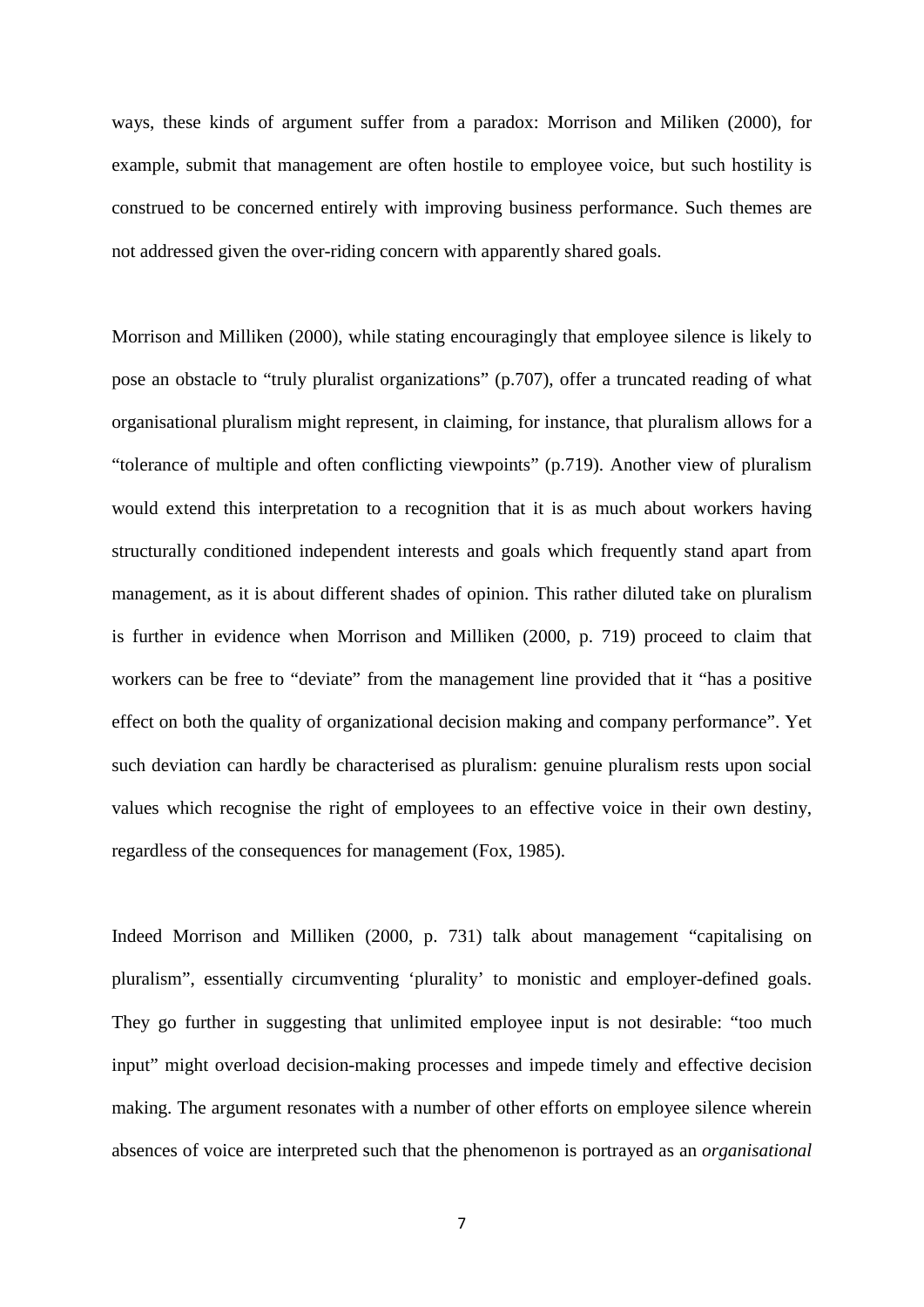*good,* i.e. concealment of trade secrets, professional confidences and so on (Podsakoff *et al*. 2000). Ultimately then, voice is favoured, but it is a deficient rendering, framed only in terms of the benefits it could deliver to managerial efficiency.

Unfortunately, these assumptions run through the literature in other ways and are often manifested through the articulation of Human Relations assumptions about organisational relationships. The characteristic tendency of such efforts is to reduce the employment relationship to a chiefly inter-personal affair, inebriated by psychological and even emotive features. For example, Morrison and Milliken (2003, p. 1564) propose that management do not accept or embrace information from employees on the basis of "very human reasons" or some inevitable, even innate "human tendency". There is a danger of viewing managerial opposition to voice as something of a personality quirk, in contrast to other explanations which would emphasise structural-based issues of power, authority and control.

At one level this tendency is unsurprising, given that the literature on employee silence appears heavily indebted to communication theory. Obvious examples are Van Dyne *et al*. (1995), who declare their focus is on employees' actual communicative choices, rather than perceptions of procedural opportunities, a somewhat odd posture given the probability that communicative choices are likely to correlate with procedural opportunities. Indeed, in spite of respondents in Milliken *et al*. (2003) citing hierarchical structure and organisational characteristics as the second most important reason for remaining silent, they entirely overlook this explanation in their discussion, opting instead to focus on employees fears of being viewed "a tattletale" (pg. 1470). Indeed much of the literature appears to be underscored by an assumption that the requisite vehicles for voice are present in organisations. What is missing from the literature is an appreciation of the institutional opportunities employees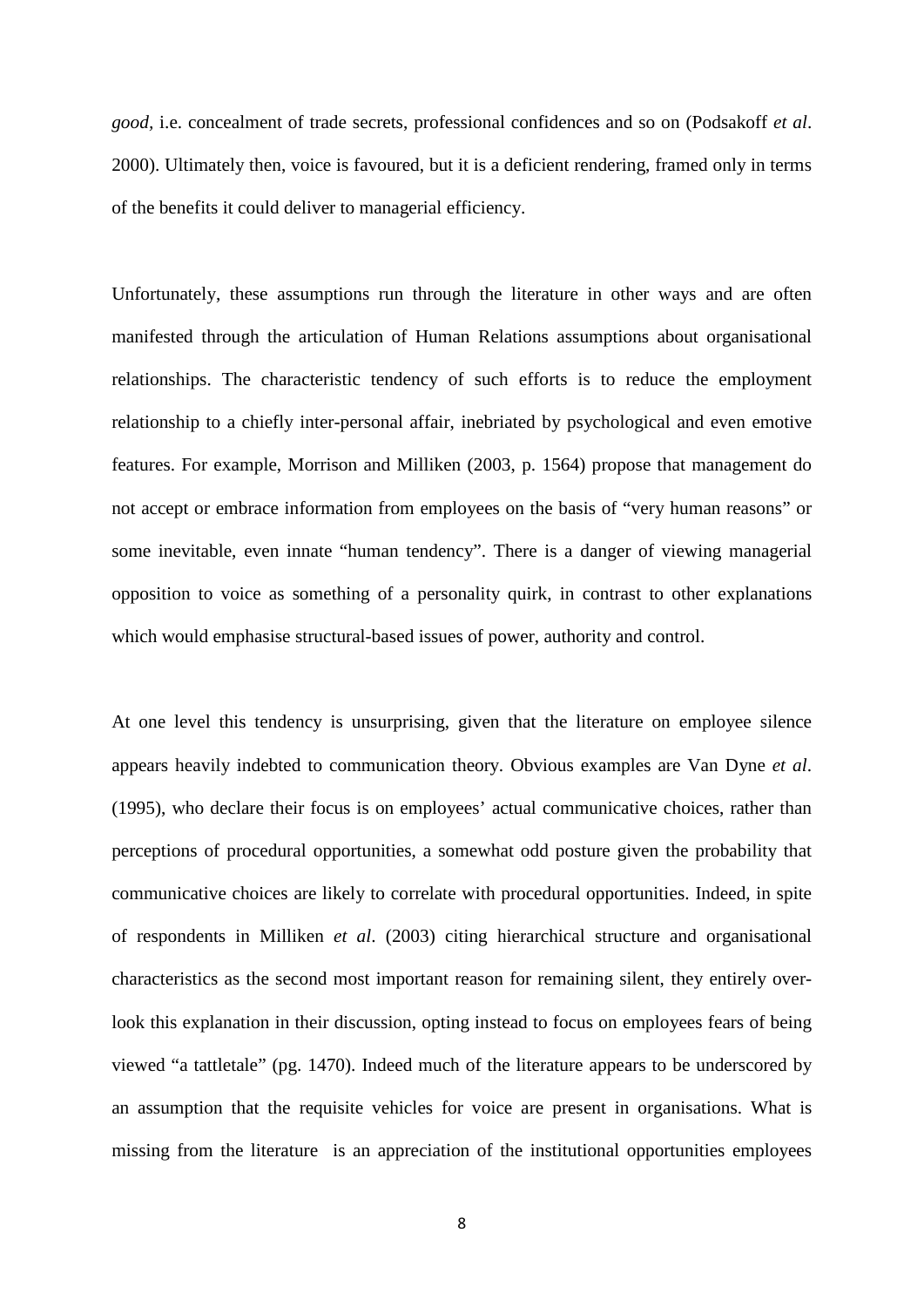have for articulating voice. While the presence of institutional arrangements in no way guarantees voice (Harlos, 2001), where they are absent, or procedurally ineffective, then this absence is likely to be of some explanatory importance in understanding the existence of employee silence. Furthermore, it might be said that the extant literature has adopted a somewhat naïve view about the particular interests which organisational participants bring to bear in the workplace. Notable is the idea that management should be concerned about silence and should try to rectify it. The problem with this approach is that it ignores whole areas of organisational life where silence is expedient for management and where it may often be in their interest to maintain the status quo. Indeed, Morrison and Milliken (2003, p. 1567) confirm this expediency when they indicate that silence can be functional for management, advising that unrestricted voice is, in fact, "dysfunctional".

Equally, the assumption that employees seek active involvement in the organisation and hold altruistic motives of concern for the corporation which are only stymied by faulty management practice is questionable. Whilst it is plausible that employees may be keen to articulate ideas for the improvement of their organisation and may be prevented from doing so by a lack of management support, there is also evidence that employee silences might, at times, be a product of cynicism, distrust or merely a defensive positioning in the frontier of control that is the employment relationship. Indeed the former interpretation, which dominates the silence literature, stems from an over-reliance on certain occupational groupings. Thus, employees used to make wider generalisations hitherto have been the likes of management consultants (Milliken *et al*., 2003) or nurses (Tangirala and Ramanujam, 2008): occupational types which might be expected to exercise high affective commitment to either their employing organisation or profession. An engagement with other occupational groupings, like those frequently found in the wider sociology of work, may demonstrate very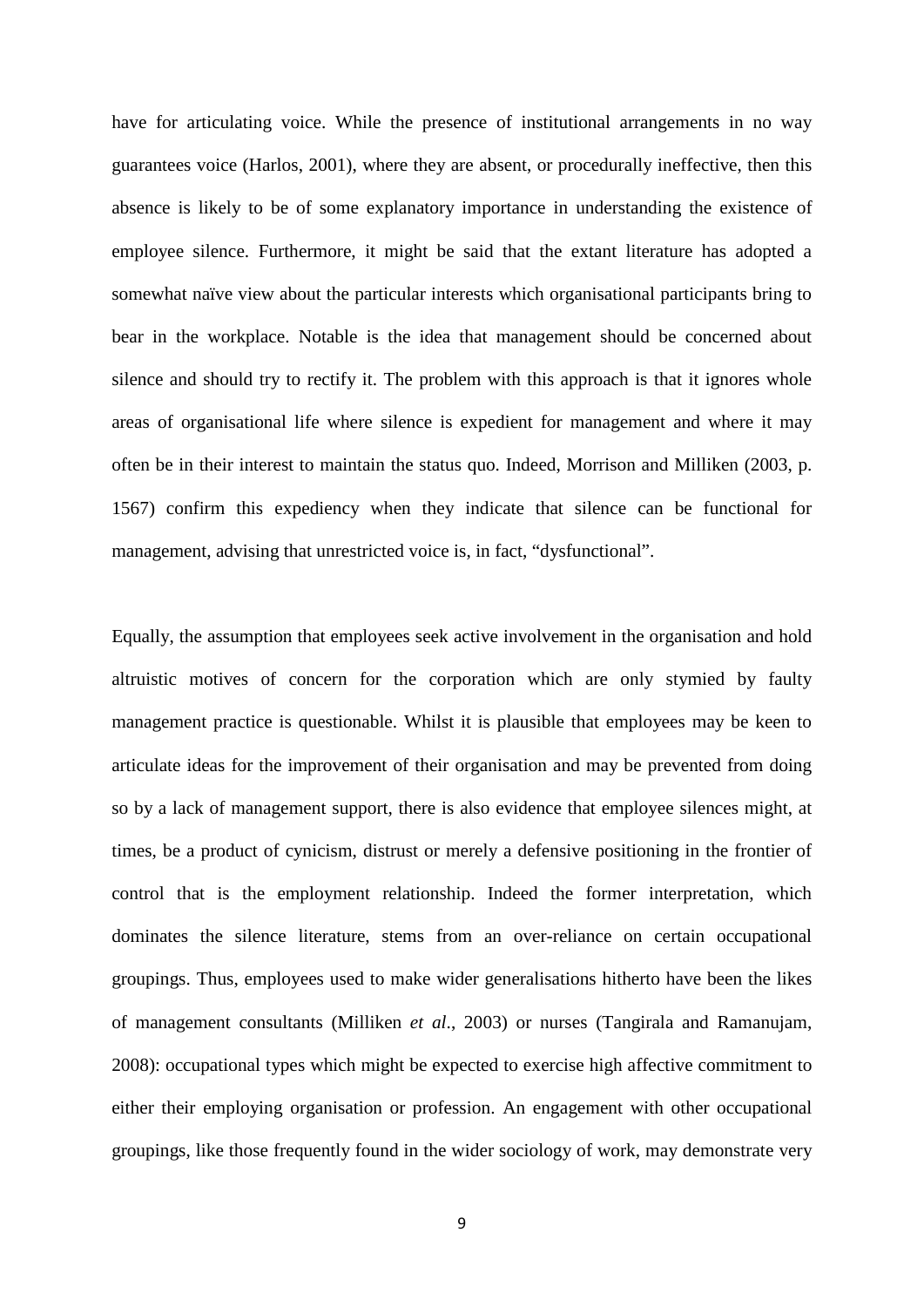different interpretations. Here, the silence from below is often characterised as a survival strategy, where employees with low attachment to the organisation 'mentally withdraw' to cope with work's more unpleasant aspects (Delbridge, 1998; Ezzamel *et al.* 2000).

In summary, the bias in underpinning assumptions that dominate current efforts tends to miss some of the more significant questions that surround employee silence. Furthermore, the consequences of unitary preconceptions result in rather thin prescriptions for change that appear to offer little to either management or employees. Huang *et al.* (2005, p. 475), for example, end their work by pleading with management to make an "extra effort" and "pay more attention" to reducing employee silence in large power distance cultures, a thesis which in many ways confounds the logic of their preceding culturally determinist analysis. That is not to say that the current literature on silence has produced little of value. Rather, what needs to be done is for current understandings of silence to be extended and pursued under a less constricting remit. Already there have been some efforts to broaden the study of silences which have taken the analysis down the route of a more post-structuralist, linguistic turn (Brown and Coupland, 2005; Fletcher and Watson, 2007). Whilst these efforts have advanced understandings of employee silence, they have tended to move the analysis away from issues of control and organisational rules to one which focuses heavily upon the construction of working life through cultural and symbolic resources. Thus, the materialist organisation of production is altogether left out in favour of the discursive reproduction of organisations. While an interesting intellectual pursuit as it stands, by remaining focused on self-referential discourse, these efforts appear to ignore the fact that such ideologies are not self-sustaining, but are rather a product of particular institutional underpinnings. Arguably, there is scope to examine the critical efforts that integrate material institutions, the interplay between social actors and the bounds of their structural context.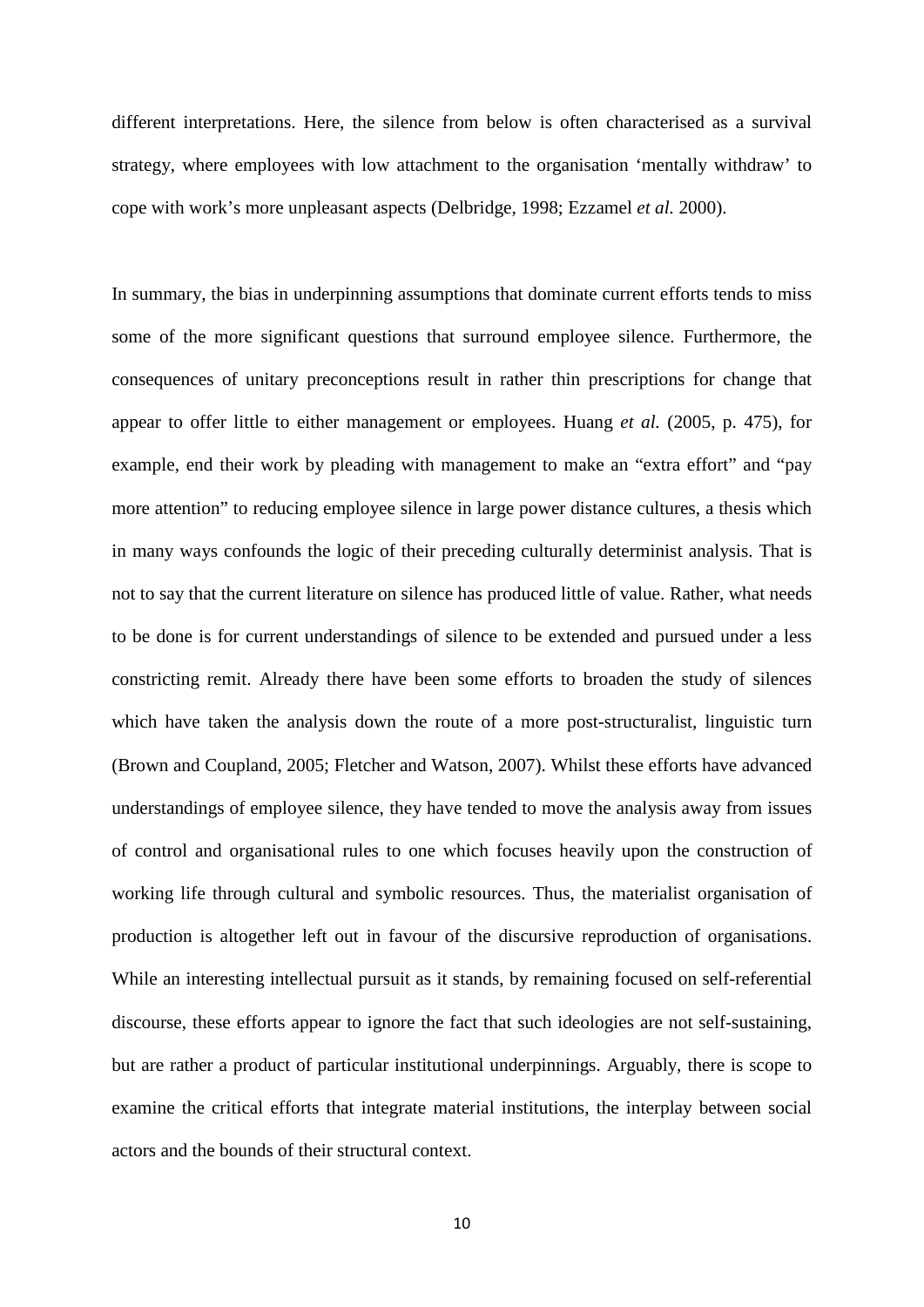#### **Re-thinking employee silence: some conceptual considerations**

For all the promise displayed in the literature on employee silence, there are crucial conceptual limitations. A largely unremitting unitary bias has tended to by-pass the potential for management to deliberately fashion a climate of silence in organisations. This section attempts to re-balance and re-conceptualise the phenomena of silence by focusing on how management, through agenda-setting and institutional structures, may perpetuate a climate of silence. Theoretically, conceptualisations link to political science interpretations of social power, which posit how dominant groups can effectively organise out of the politicalexchange arena issues of potential concern to other interest groups, i.e. a *mobilisation of bias*  (Bachrach and Baratz, 1962). Certainly, Allen and Tuselmann (2009) have recently argued for the centrality of power in the voice construct and point out that managers play an important role in determining what can and cannot be addressed by voice mechanisms. In this context, management might try to confine and enclose the voice process in organisations, with the result that silence reigns supreme on issues which might reasonably be assumed to be of interest to employees.

To illustrate this dynamic, the literature which addresses the operation of non-union employee representation (NER) schemes, i.e. employer sponsored bodies of formally organised employee voice, is drawn. Of course, a crude institutional focus might be construed as unhelpful. Often macro-orientated, institutional studies have measured voice by the extent to which a set of institutional mechanisms, such as union recognition or joint consultative committees, are present in a particular organisation (Bryson *et al.* 2007; Charlwood, 2006). These studies often assume that the presence of a voice mechanism is equated with voice utility. In contrast, micro-level institutional accounts counsel that incidence per se tells little,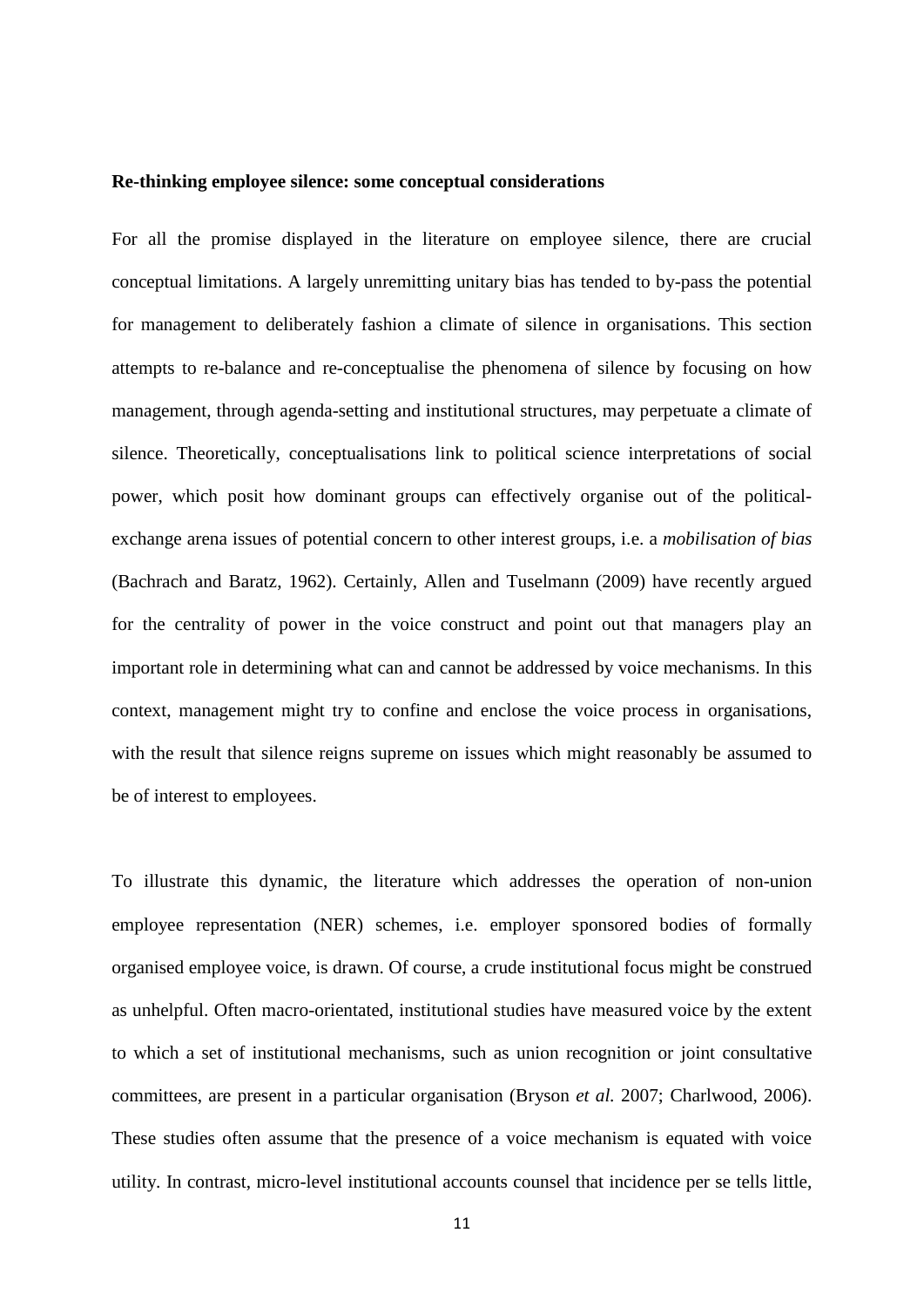if anything, about the richness of the voice process. Whilst the focus is very much on the "methods that provide for employees to have a say in matters that affect them" (Dundon and Rollinson, 2004, p. 52), analysis is often conditioned by an awareness of the corresponding *scope*, *range* and *embeddedness* of the processes and related structures. The prevalence of an institutional mechanism may be *shallow* or *deep*, or it may be geared towards a focus on minor operational tasks than with issues of a more fundamental, power-sharing nature (Wilkinson *et al*. 2004). Thus, a voice structure may exist, but it may be little more than a 'hollow shell' (Charlwood, 2003), whilst even the presence of a union as a vehicle for voice may be substantially hindered if that union is weak or ineffectual (Ackers *et al*. 2005). The aim here is to sensitise readers to a more institutional focus and to introduce the relevant points of concern which highlight ways that organisational silence might be re-interpreted.

What is central to this analysis, and largely missing from the approaches reviewed earlier, is an appreciation of how institutions might serve to inhibit voice and enforce silence. One of the assumptions of the literature reviewed hitherto is that workers have some element of choice as to whether they remain silent; that is, they actively engage in a rational, cost-benefit based decision as to whether to remain silent or not. However an approach is adopted that emphasises employee silence as being the result of

*A situation where workers do not have avenues to pursue issues of concern to them, either because of a failure of a pre-existing voice mechanisms or because of the absence of them altogether.* 

Central to the above definition is a consideration of management and the manner in which it constructs voice arrangements. It is necessary to be sensitive to the fact that

"employee voice mechanisms are often defined according to management's own interpretations of what the expression of voice is taken to mean, thus shaping the

12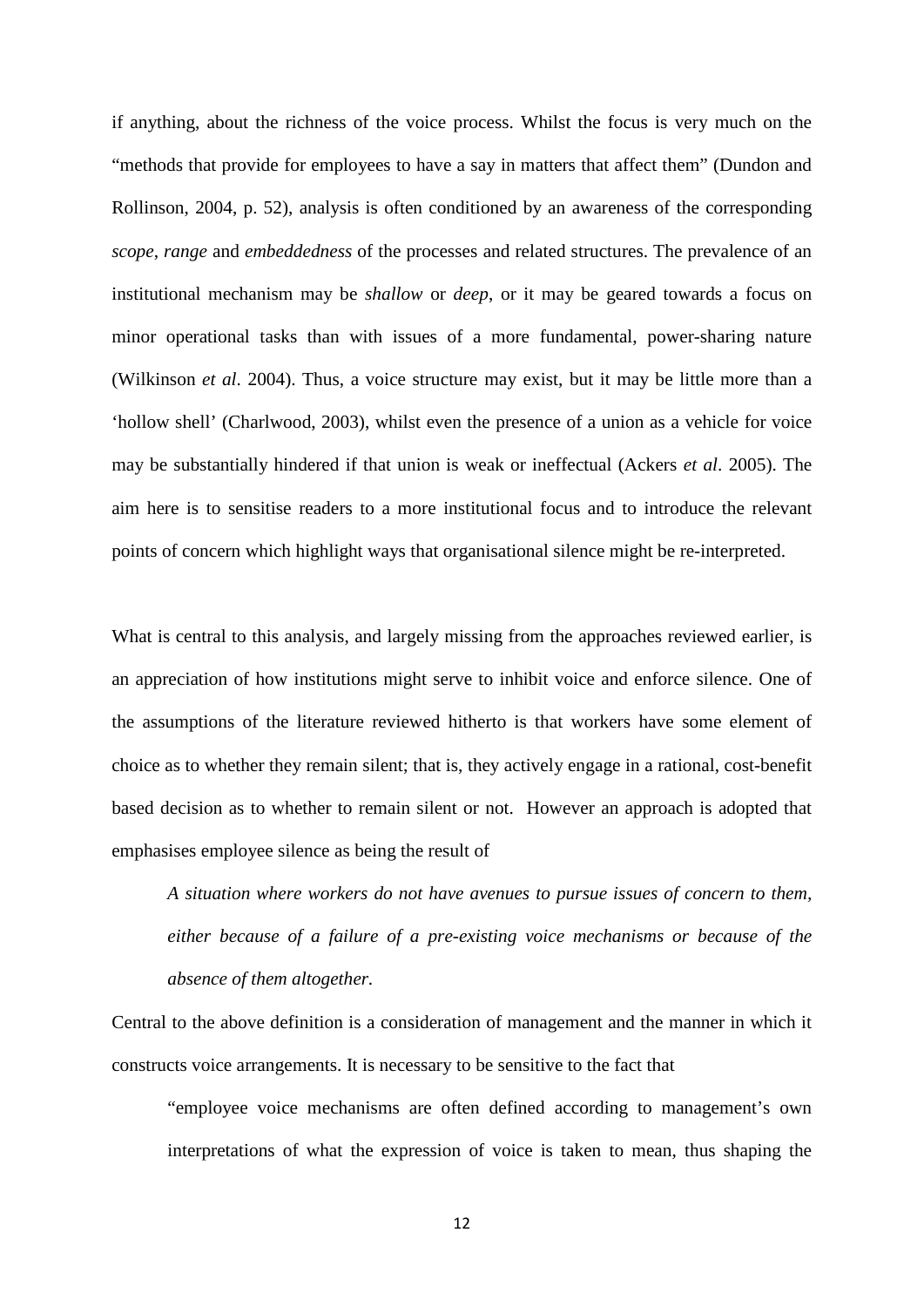prevailing climate in an organisation and the extent of influence which employees feel they have over matters that affect them" (Dundon and Rollinson, 2004, p. 55).

While it is possible that regulatory rules and laws force management to do things that they would otherwise neglect (Marchington *et al*. 2001), management are likely to retain some choice, at least in determining the robustness of voice at workplace level (Willman *et al*. 2006). Management behaviour then lies at the heart of the debate on the management of voice structures and is of analytical significance in illustrating how management can actually perpetuate silence across the organisation.

While it clear that NERs are not simply about union avoidance, there is nonetheless a strain of evidence which shows how management frequently attempt to circumvent more intrusive forms of employee representation through institutional arrangements (Kaufman and Taras, 2009). NERs have been established to stave off encroachment into substantive areas of the managerial prerogative and to perpetuate a climate of silence on issues which might be made vulnerable to subordinate influence. Thus, Gall's (2004) study of anti-union employers in the UK found evidence of firms creating NER arrangements to reduce the likelihood of outside involvement by unions in organisational decision making. Taras (2006) demonstrated similar efforts by management in Canada, even in the face of the more exacting legislative constraints which seek to prevent suppression of union-based voice. Indeed, research shows that employer-initiated structures may be little more than cosmetic devices to silence more difficult forms of union voice, confining the airing of employees' interests to an innocuous remit under management control (Terry, 1999; Wills, 2000). Likewise studies of larger nonunion employers demonstrate their willingness to devote considerable time and effort to implementing non-union voice channels to prevent more robust and militant forms of voice emerging in the form of union structures (Broad, 1994; Flood and Toner, 1997). Others have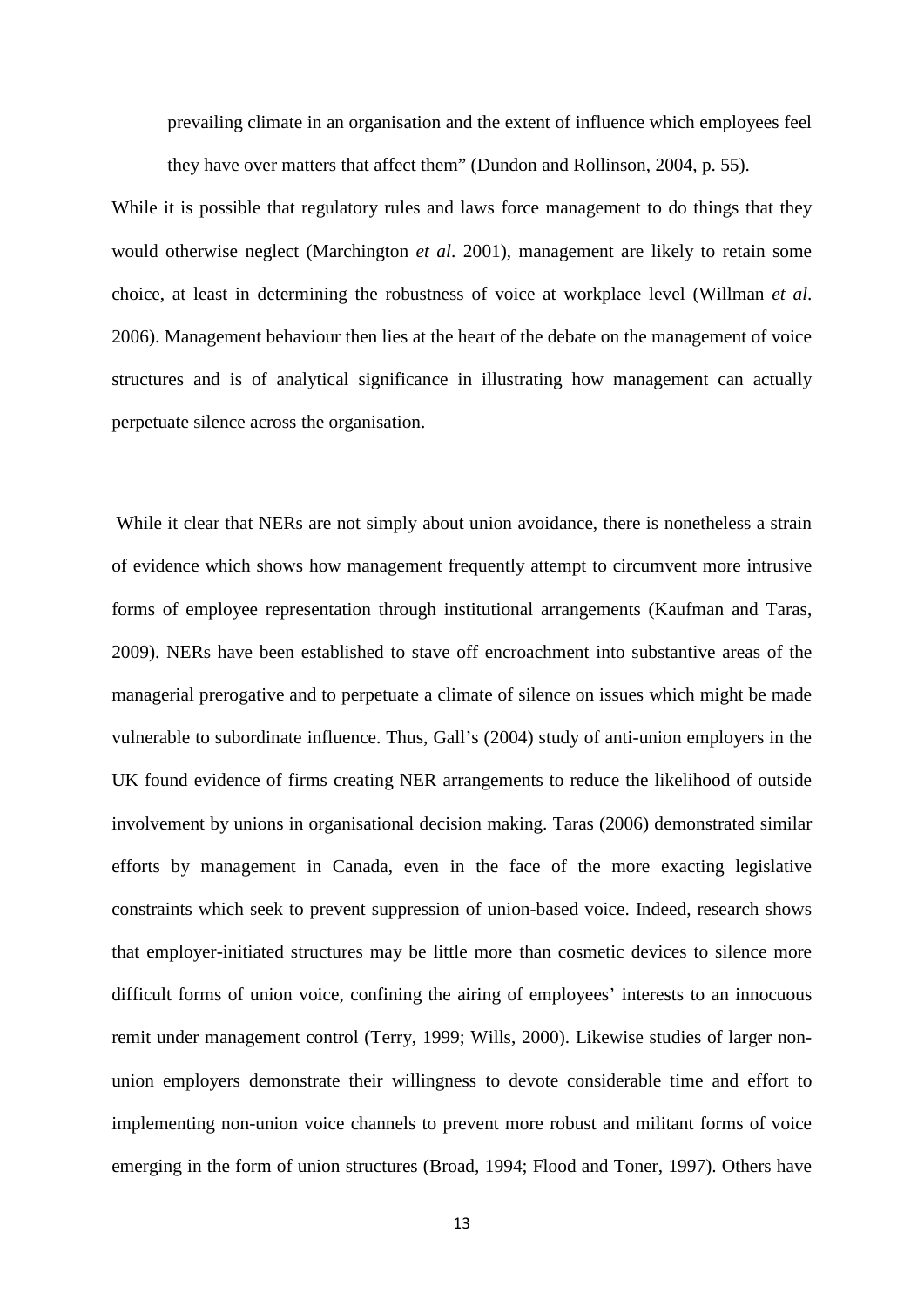drawn attention to how these structures have been found to wither away progressively once the union threat has subsided (Peetz, 2002). Even where there is no obvious threat to managerial prerogative, studies on NERs illustrate how such bodies can be substantively debilitated by management concerns to enclose voice to issues of business efficiency and little else (Kirkbride, 1986).

Whilst such deficiencies in NER type structures might be closely linked to the permissive voluntarism of Anglo-Saxon employment relations, there is evidence from more juridified systems of worker voice and participation which indicates a not dissimilar pattern. Royle (1998) has demonstrated how McDonald's in Germany was able to manipulate the existing system of co-determination by narrowing the scope of the Company Works Council "to issues exclusively of managerial concern like customer service, quality and new working methods". In Schulten's (1996) study of MNCs, a panopoly of tactics were deployed, ranging from nominating salaried managers to the role of employee representatives alongside blatant attempts to influence election campaigns in a manner favourable to non-union candidates. Whitely (1999) has outlined how statutory provisions for voice can be further circumvented as companies exploit the internal heterogeneity of national business systems and locate units in, for example, less developed areas, areas of high unemployment or low union organisation and where consequently the workforce is less likely to raise issues challenging the managerial prerogative. As Kahn-Freund's (1977, p. 2) has argued, legal provisions are likely to be but a "secondary force in human affairs, and especially in labour relations"; there are limits to how far the law can be used to shape the behaviour of institutional actors and social outcomes.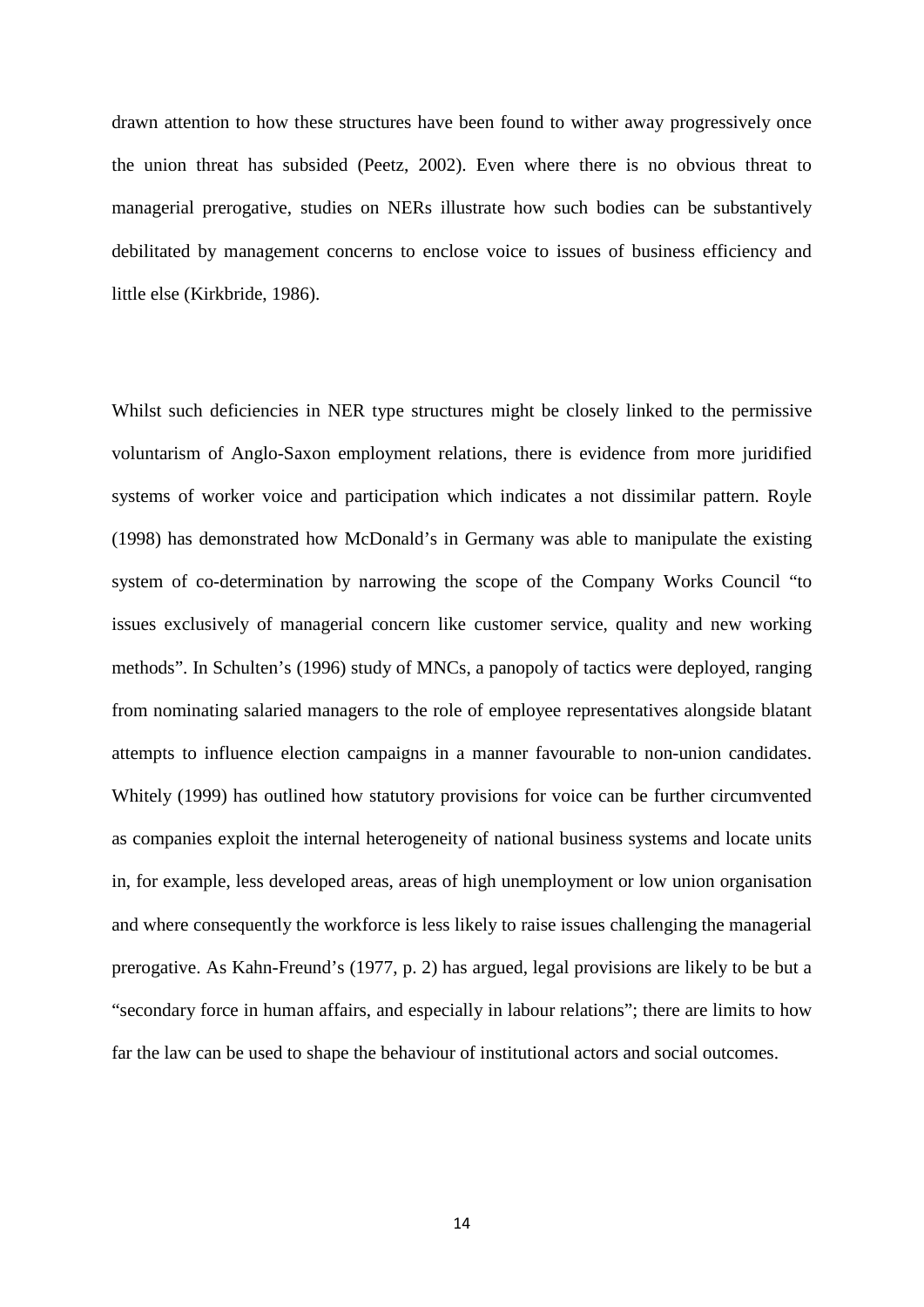This approach does not suggest that it represents the full range of NER structures or management motivations. Equally, it does not suggest there is an omniscient management; employees retain agency and this agency will affect their willingness to air concerns across both issues which may be beneficial to the organization and on issues where concerns are not mutual. Studies in the institutional literature have shown that managerially-imposed shackles on NER's sphere of influence can often prove, for management, partial and counterproductive. Two outcomes in particular appear noteworthy. One is the further withdrawal of an increasingly cynical workforce. Workers based in a Japanese MNC in Waitling and Snook's (2003) research saw the NER scheme as lacking independence, being 'all talk' and 'no voice'. Employees tended to be disparaging of NER delegates, perceiving them as being in the 'pockets' of management. In Dundon and Rollinson's (2004) study of NERs, the voice schemes were designed and controlled from above. Where employees could contribute, it was on matters deemed appropriate by management. The most striking feature is that on more substantive issues, such as wages or conditions, few employees in these case studies expressed satisfaction with the arrangements. The result is that employer imposed restrictions on what employees can seek influence over leads to the diminution of the structures: voice over an already limited remit recedes and employee silences are further deepened and perpetuated. This result may not necessarily have been management intent, but a disinclination to open up more substantial areas of decision-making to employee influence produces such outcomes. The second response to managerially defined walls of silence appears more paradoxical; management efforts to open up space for employee voice under the rubric of management-sponsored structures prove counter-productive. Taras and Copping's (1998) study of an NER at Imperial Oil found that management encouraged the view amongst employees that their voice was important and would be taken seriously in influencing strategic decisions. The NER arrangements led to widened expectations for voice,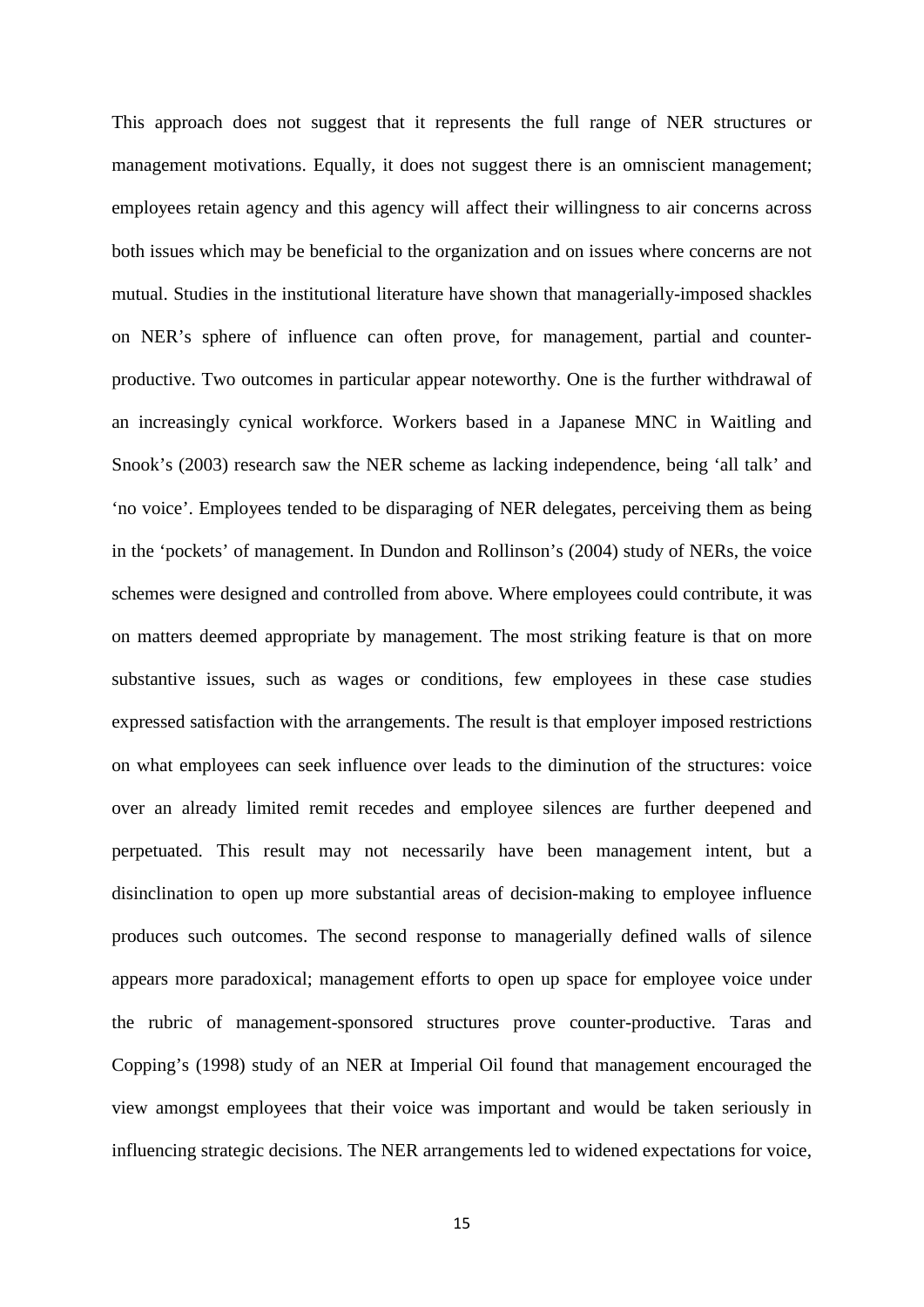with employee representatives over-estimating their capacity to halt corporate-led initiatives. Despite management efforts to preserve employee silences on issues which would infringe on prerogatives, the reality of a less than receptive management seeking to keep substantive issues off the agenda, led to employee frustrations, a consequent rejection of the voice structure and a switch in allegiances to a previously marginalised union.

What the studies suggest is that underscoring practices of maintaining employee silences is essentially a managerialist interpretation of voice about increasing information and communication, rather than negotiation or bargaining. Specific to the above analysis of NERs, it appears that management view such structures as a means of increasing company efficiency and promoting an understanding of company policy rather than an effective forum of representation for the diverging interests of employees. What is notable in Dundon *et al's*. (2005) study of management attitudes to voice is the pervasive tendency to view it as simply the transmission of information to employees to improve organisational performance, rather than dialogue or the two-way exchange of information. Employees were seen as receptacles of knowledge; voice was about the generation of ideas that could help improve organisational effectiveness: not one management respondent interviewed, for example, mentioned grievance procedures as a form of voice. Similarly, as Butler (2009) outlines, efforts by employees to raise more substantive issues, outside of typical "tea-and-toilet roll" concerns, fell upon deaf ears as management sought to preserve the realm of the NER to issues subservient to their prerogative. As Terry (1999, p. 29) has argued, management might be in favour of systems of employee participation but "they just draw the line at sharing meaningful information with them". What resonates here are agency theories of the firm which propose that when the principal delegates to the agent, it wants an effective decision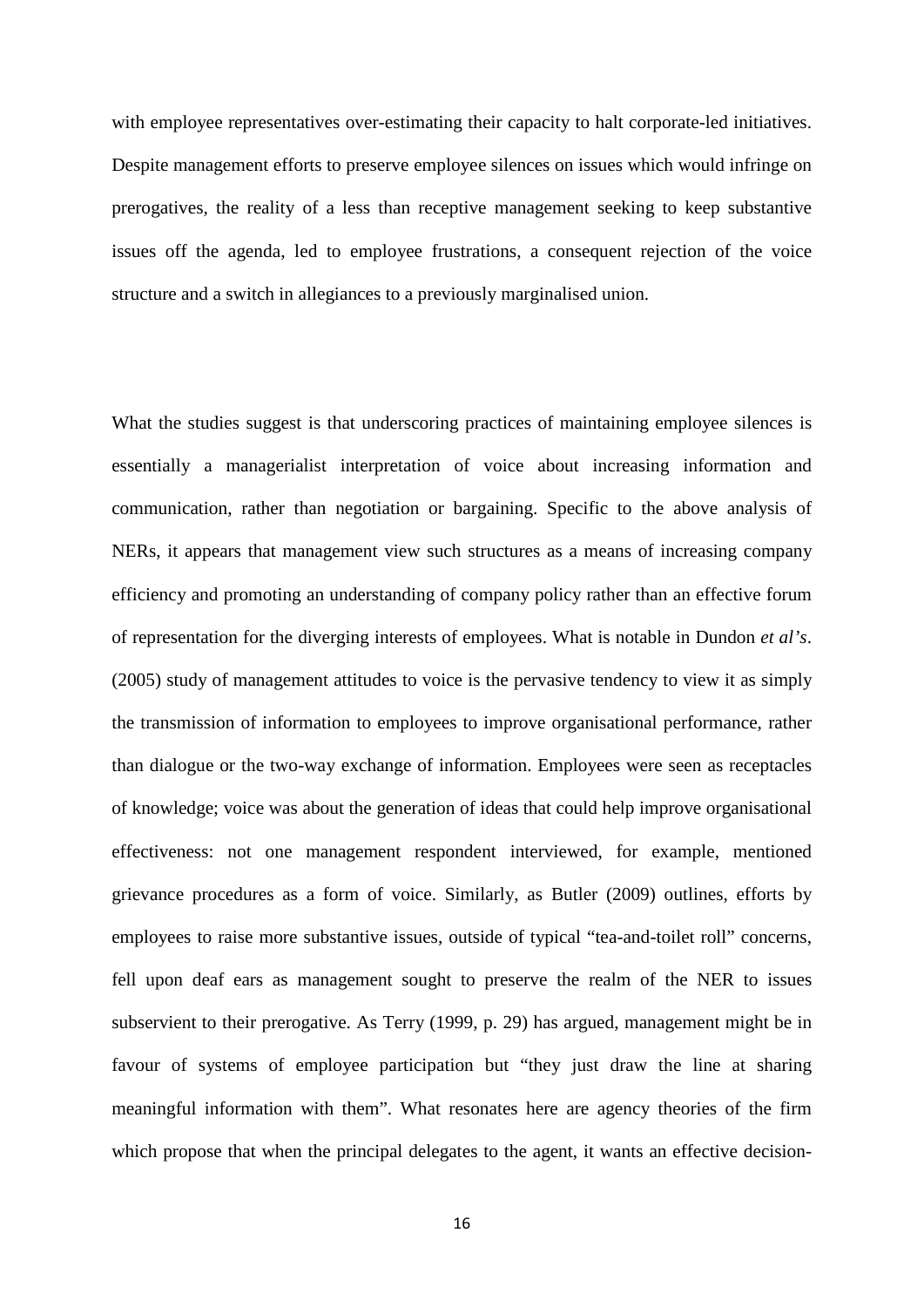making structure and one which leads to outcomes that maximize the principal's goals and not some other goals of the agents (Gollan, 2005). Such pressures create a disincentive to prolonging decision-making processes, given that they provide less than optimal outcomes for the firm. There may be an incentive for employers to contain consultation and bargaining processes within the organisation to ensure minimum disruption occurs during the 'production process', thus safeguarding continuity in the managerial prerogative.

#### **Advancing the conceptualisation of silence**

Hitherto it has been argued that the organizational behaviour literature has offered a novel development into the relatively unexplored realm of organisational silences. This literature has suffered from a number of deficiencies, frequently rooted in the unitarist underpinnings of this approach. Consequently, this article refocuses the analytical lens on management "silencing" workers and illustrates this approach with recourse to the institutional literature on NERs. The remainder of this section broadens out these lessons, presenting a conceptual framework and research agenda conjoining extant interpretations so as to develop a multidimensional understanding of employee silence.

The core of this framework revolves around notions of silence as a relational dynamic – focusing on the phenomena as something derived from either management or workers. Seeing silence as a relational concept leads to interpreting the phenomena as functioning as part of the "frontier of control" in the workplace. A frontier of control develops between those aspects of the employment relationship set unilaterally by the employer and those aspects which are inherently more contestable as part of the wage-effort bargain (Goodrich,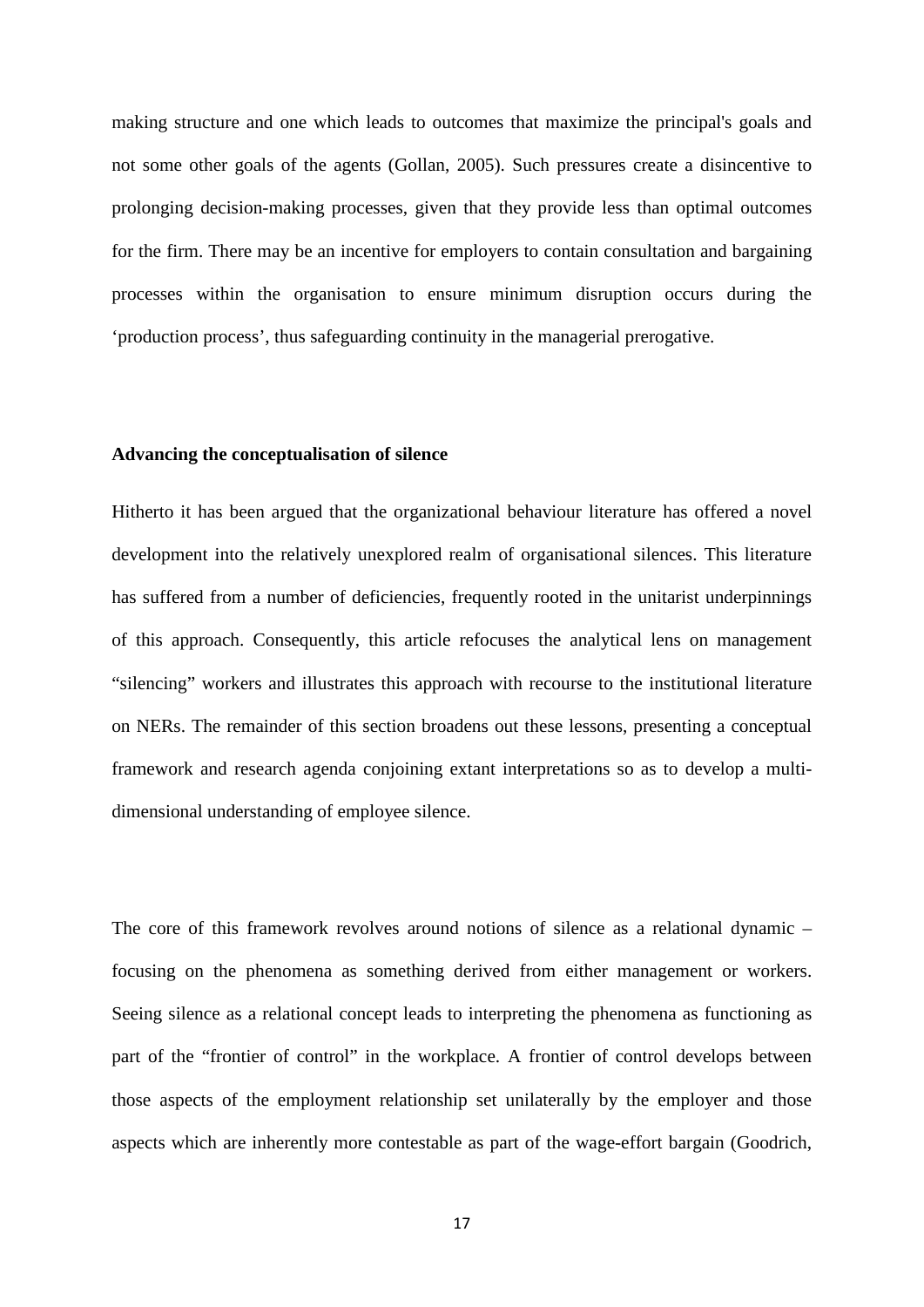1920). Also termed a "contested terrain", the frontier is not static and is shaped by the interaction of both management and employee strategies in furthering their respective concerns in the employment relationship (Edwards *et al*. 2006, p. 129). Control is therefore situation specific, dependent upon the variability of managerial intent and behaviour as well as worker resistance and consent. Organisational silence under our framework is perceived as a component in the control dialectic, with silence acting either 'for' or 'against' either parties respective concerns. The corollary is that the capacity to articulate voice is one of the principal vehicles in which agents may attempt to pursue their particular agendas. Figure one presents these ideas in graphical form, with the arrows signifying whether silence is advancing or thwarting the concerns of either party.

## **Figure1**

In the 'northwest' of the figure, as outlined in the previous section, management may opt to 'close off' areas for employee voice, preserving their capacity for control and ensuring minimum disruption to the exercise of their prerogative. In terms of a research agenda, there are multifarious implications. It may involve, for example, examining how management explicitly construct and include issues on the voice agenda. The consequence of this quadrant, given that management enclosure of voice has occurred, is that silence operates to the disadvantage of employees, thwarting their capacity to have their own particular independent concerns adequately raised and addressed. The literature often appears to suggest that this silencing can be delivered in the form of either the 'velvet glove' or 'iron fist'. A classic example is Garrahan and Stewart (1992) study of a management inculcated corporate culture which was designed to displace any opportunities for workplace antagonism at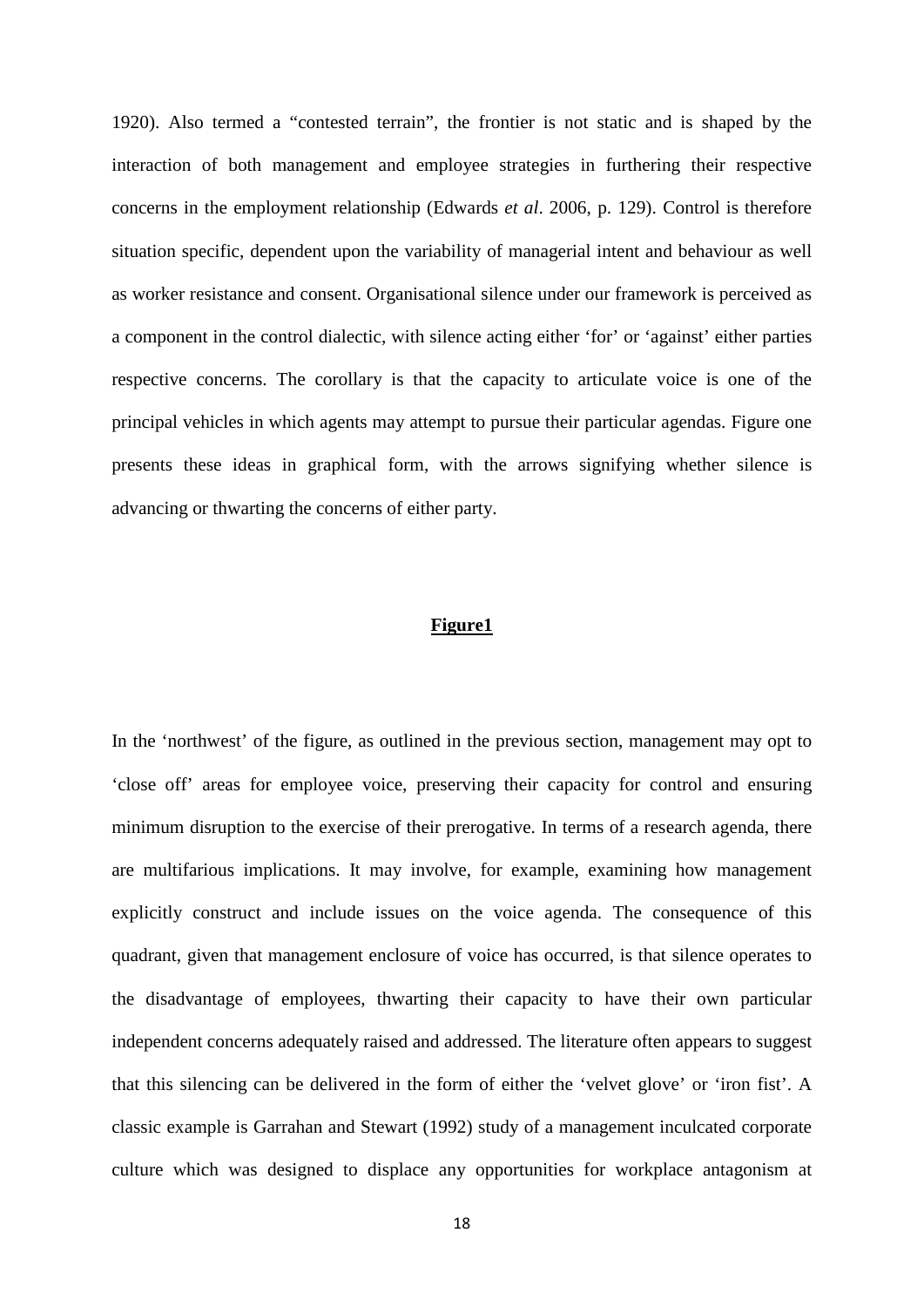Nissan. Even where this consensual ideology failed to be embraced, employee passivity and in turn, their silence, could be guaranteed by the less sophisticated formula of telling employees to simply 'put up or shut up'. Management intentions and outcomes can be quite different; Creating voice structures also creates expectations and while management may wish voice to be defined around certain issues, their ability to do so cannot be taken for granted. Equally, if management intent is to create a weak or non-threatening structure then it can be seen by workers as a body with no independence that, paradoxically, may well encourage workers to look outside for someone to represent their views (Kaufman and Taras, 2009)

In terms of developing a research agenda, questions are raised as to how employees respond to the consequences of the 'southwest' of the figure, indeed if at all. It may simply be that employees themselves are not aware of managerial efforts to design a voice architecture that is heavily circumscribed. Management might, for example, present a vehicle which is *de facto* ineffectual for the articulation of independent employee voice, but this action may come to be simply acquiesced by the employees depending upon the particular aspirations they bring to the employment relationship (Rosseau, 1995). This potential acquiescence, of course, makes it problematic to read the construction of silence by management as acting against employees concerns unless one is prepared to declare, as much of the voice literature implies, that the latter have an 'objective interest', whether they realize it or not, in articulating a robust voice agenda that invariably clashes with management. Indeed, it might be said that the approach to date has been to interpret the lack of voice avenues as a negative for employees, without gaining a deeper understanding of the ways in which it may actually affect them.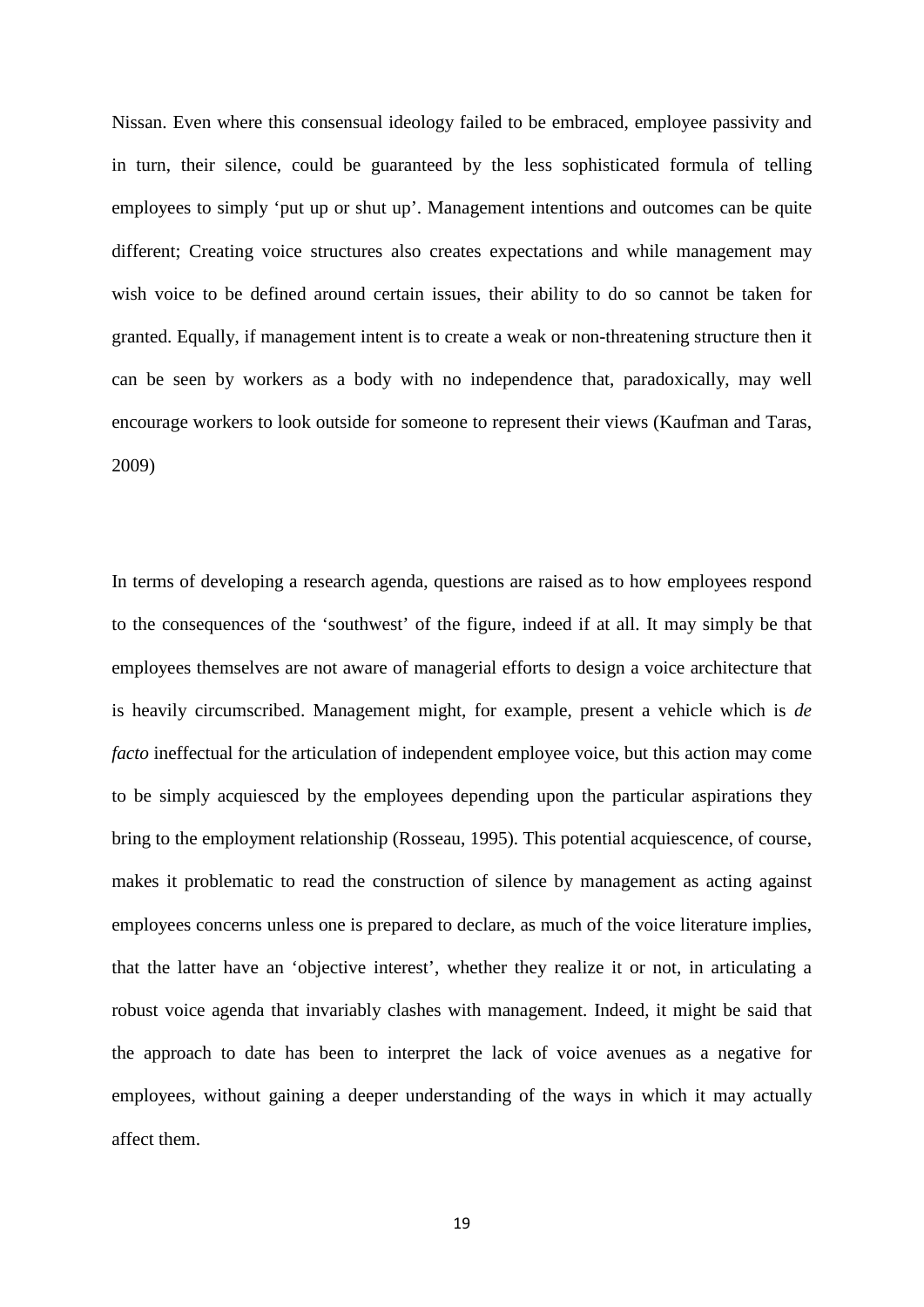Where the deliberate pursuit of voice by employees is curtailed or blunted by virtue of existing organizational arrangements or where employees believe that it may not be to their advantage to 'speak up', it is argued that the southeast is the attendant outcome. In this regard, it is possible to re-integrate some of the typical concerns expressed in the organisational behaviour approach to silence without succumbing to their unitary predilections. In the 'southeast' of the figure, workers may withhold information from management in an effort to exert control over the work relationship and not just through the fear of management reprisal. Given that organisations are composed of a myriad of competing agendas, workers may chose to be silent in order to advance their concerns vis-àvis management. It may be that workers in particular circumstances come to recognise the importance of information as a resource and thus choose to withhold it in what are perceived to be zero-sum situations with management (c.f.Moule, 1998).

In many respects, the 'southeast' aspect of the figure might be read as causally related to the outcomes of the 'southwest', where workers are consciously aware that their sphere of influence within voice regimes is being curtailed by an recalcitrant management. Under such circumstances, frustrated hopes lead to employee disengagement who upon perceiving their voice to be curbed, respond by refusing to participate meaningfully in management sponsored arrangements. This approach resonates with Fox's (1974) thesis that a management perceived to treat its workforce in a low-trust fashion, subsequently engenders low-trust responses from disapproving employees. Under these conditions, as the 'northeast' specifies, managerial ambitions for the voice regime languish in the face of an organizational silence predicated on employee cynicism and mistrust. For example, management efforts to affect a voice regime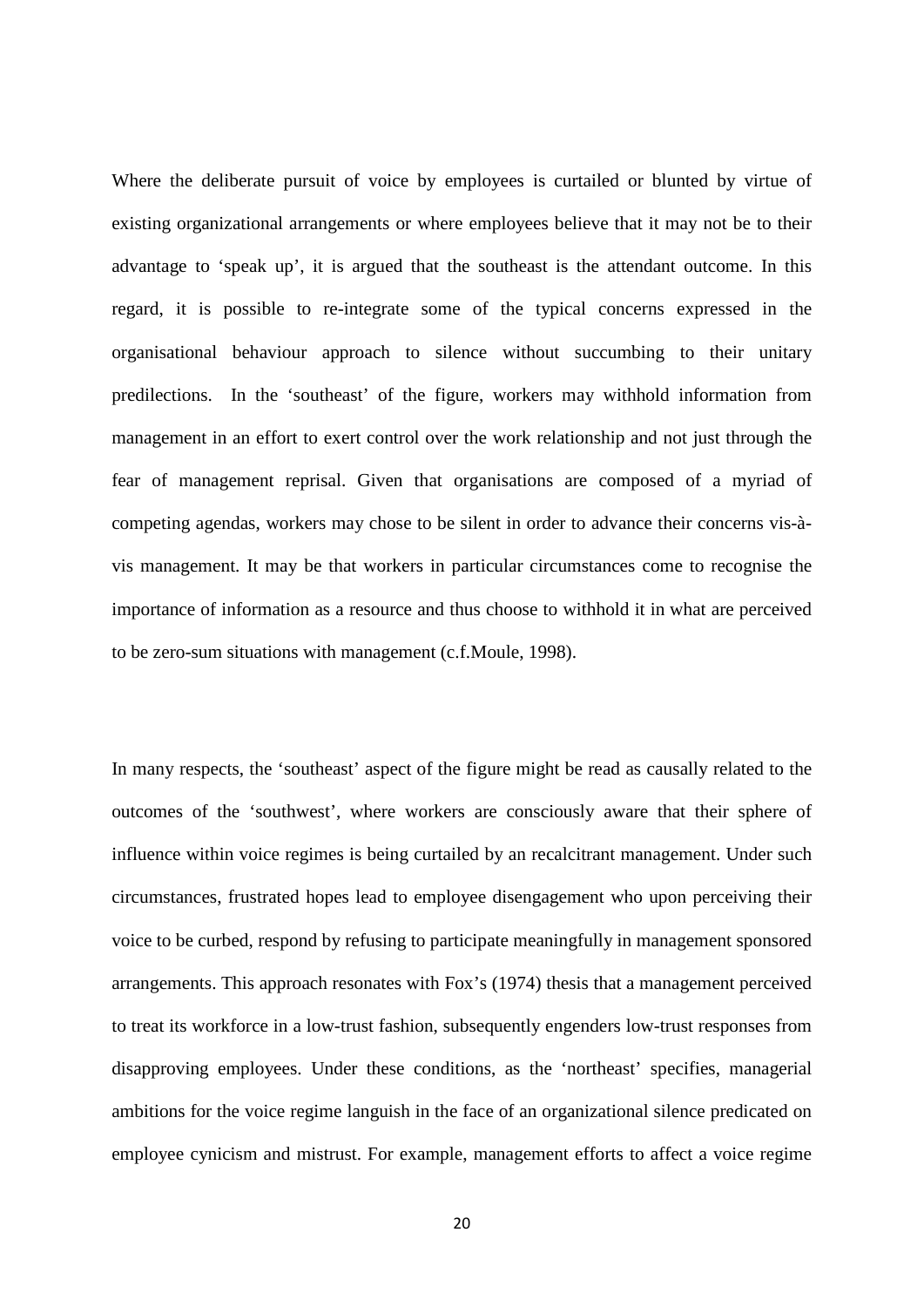under the strictly business orientated remit of quality circles and/or team meetings may fail to take root upon unfertile soils where poor employee morale and low commitment find a mainstay. One unexplored aspect of this area is the response of management to worker abstinence in such situations.

## **Conclusions**

This article has critiqued the dominant approach to conceptualising employee silence in the literature. A case has been made that shows how present efforts suffer from a number of limitations, principally revolving around the narrow unitarist assumptions underlying the research and the predominant focus on organisational silences as a communicative choice undertaken by individual employees. The central argument is not that this approach is incorrect, but rather that it misses out on the significant power-centred role of management in structuring employee silences on a range of issues in the employment relationship. It is thus necessary to focus on how management can, through the design of particular institutional arrangements, perpetuate a climate of silence over a range of issues, effectively organising them out of the voice process in organisations. Whilst 'observing' silence might be seen to pose challenges with regard to appropriate research instruments, it need not be so. The essence of the framework points to the importance of examining management and worker motivation and behaviour in advancing, curtailing or suspending voice in organisations. Attitudes, behaviours and their underlying motivations in this context can be readily captured through established research methods and in turn reviewed and explained by recourse to the framework. The intention in advancing this framework is to re-train existing debate around silence into a much richer sociology of work research agenda. This framework could incorporate further research around wider issues such as the role of silence in gender or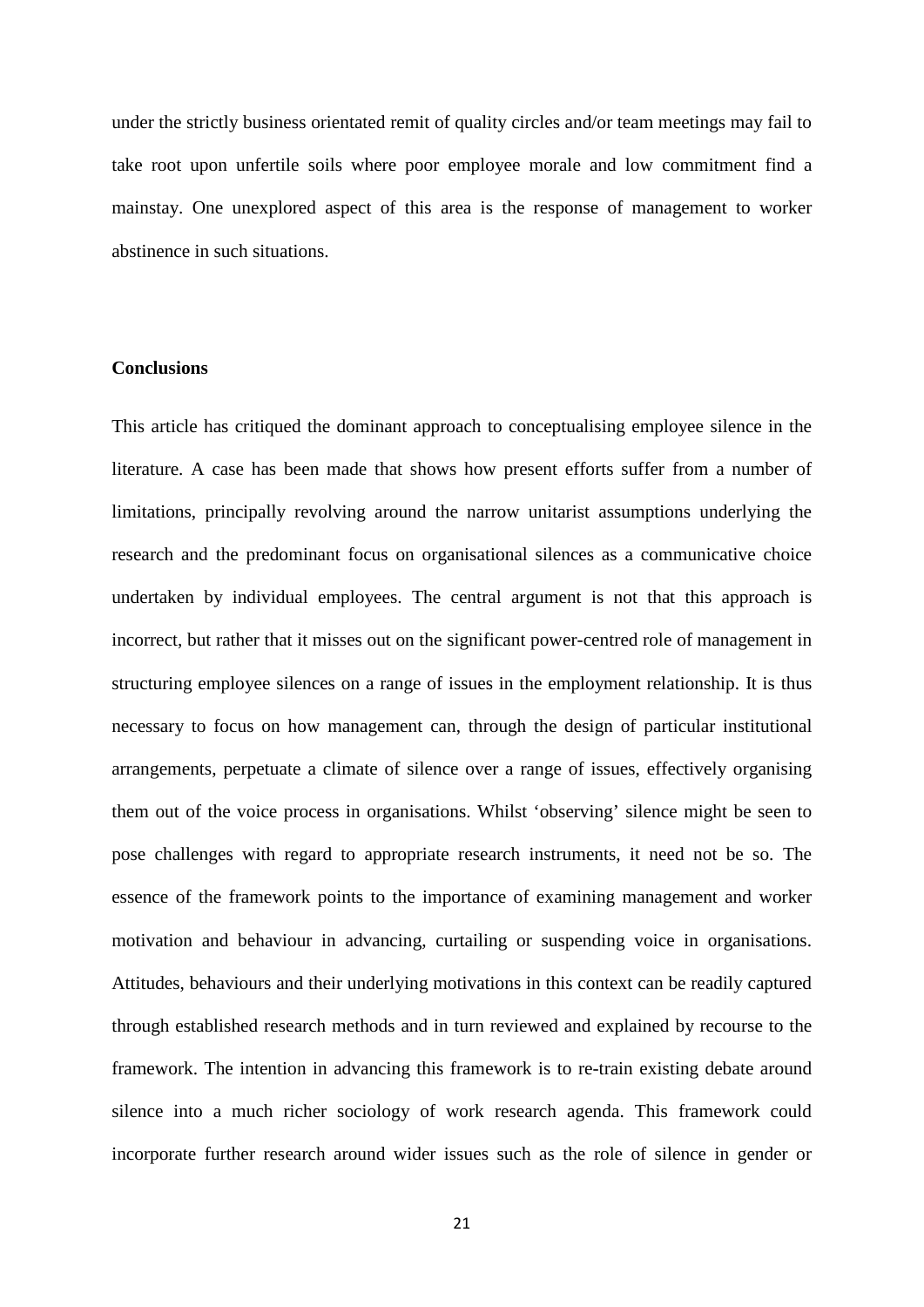bullying, as well as more traditional voice scholarship. Certainly, there is scope for this agenda in the context of how management are responding to new legal regulations aimed at institutionalising voice at work. While research carried out to date on the institutionalisation of voice has focussed on the structures which this legislation has prompted, the framework presented above could be used to understand both how employers may limit the efficacy of such bodies and the reasons why employees may be reluctant to engage with them.

### **References**

Ackers, P., Marchington, M., Wilkinson, A. and Dundon, T. (2005) 'Partnership and voice, with or without trade unions: Changing UK management approaches to organisation participation', in M. Stuart and M. Martinez Lucio (eds), *Partnership and Modernisation in Employment Relations*, London: Routledge, 23-46.

Allen, M., and Tuselmann, H. (2009) 'All powerful voice? The need to include exit, loyalty and neglect in empirical studies' *Employee Relations* 21(5):538-552 .

Ashford, S.J., Rothbard, N.P., Piderit, S.K. and Dutton, J.E. (1998) 'Out on a limb: the role of context and impression management in selling gender-equity issues', *Administrative Science Quarterly*, 43: 23-57.

Bachrach, P. and Baratz, M. (1963) 'Two faces of power', *American Political Science Review*, 56: 947-952.

Bowen, F. and Blackmon, K. (2003) 'Spirals of silence: the dynamic effects of diversity on organizational voice', *Journal of Management Studies*, 40(6): 1393-1417.

Boxall, P and Macky, K. (2009) 'Research and theory on high-performance work systems: progressing the high-involvement stream', *Human Resource Management Journal*, 19(1):3- 23

Broad, G. (1994) 'Japan in Britain: the dynamics of joint consultation', *Industrial Relations Journal*, 25(1): 126-38.

Brown, A.D. and Coupland, C. (2005) 'Sounds of silence: graduate trainees, hegemony and resistance', *Organization Studies*, 26(7): 1049-1069.

Bryson, A., Gomez, R., Kretschmer, T. and Willman, P. (2007) 'The diffusion of workplace voice and high-commitment human resource management practices in Britain, 1984-1998', *Industrial and Corporate Change*, 16(3): 395-426.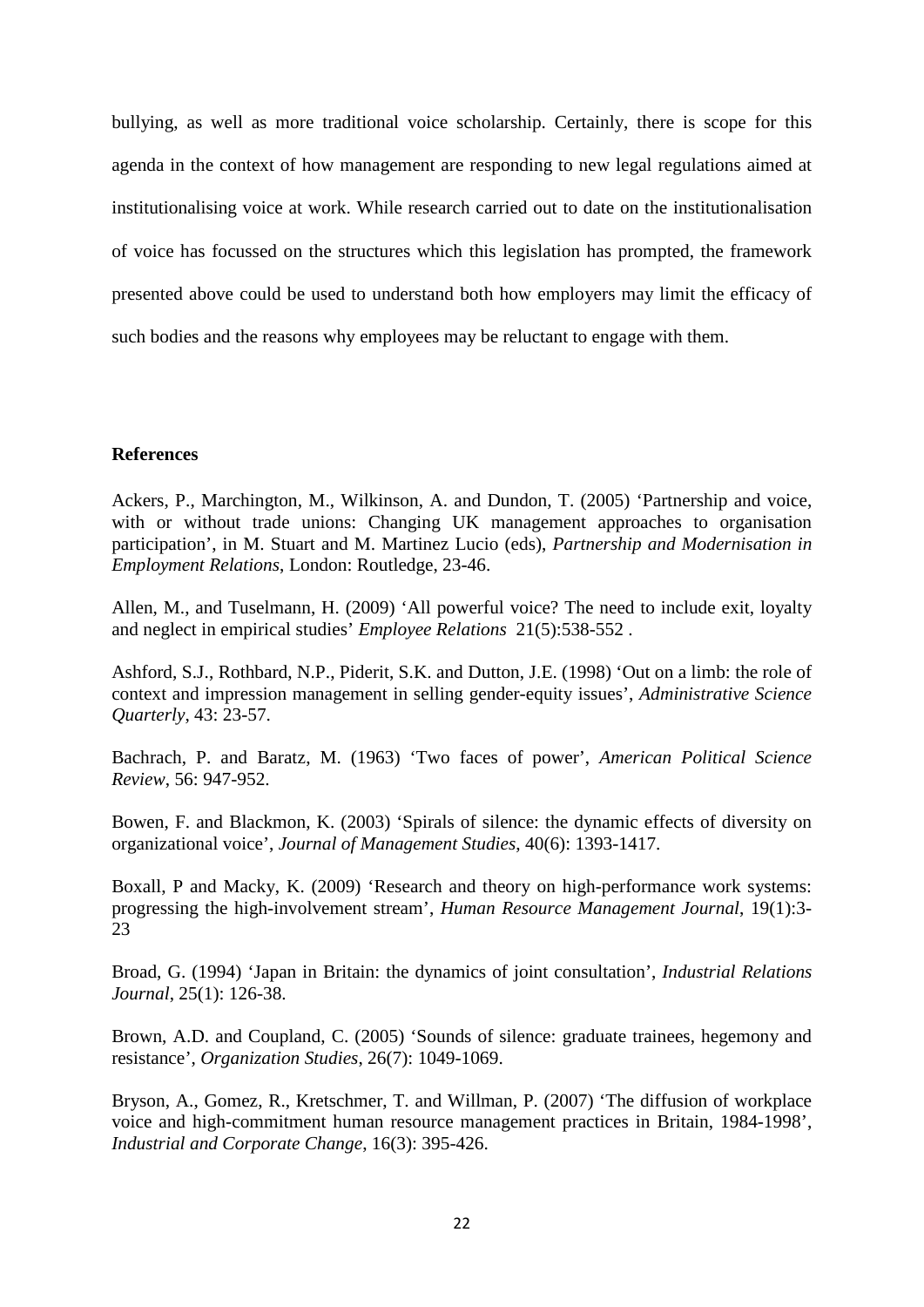Butler, P. (2009) 'Riding along on the crest of a wave': tracking the shifting rationale for nonunion consultation at FinanceCo', *Human Resource Management Journal*, 19(2):176-193.

Charlwood, A. (2003) 'Willingness to unionise amongst non-union workers', in H. Gospel and S. Wood (eds.), *Representing Workers: Trade Union Recognition and Membership in Britain*, London: Routledge.

Charlwood, A. (2006) 'What determined employer voice choice in Britain in the  $20<sup>th</sup>$ century? A critique of the 'sound of silence' model', *Socio-Economic Review*, 4(2): 301-309.

Delbridge, R. (1998) *Life on the Line in Contemporary Manufacturing*, Oxford: Oxford University Press.

Dundon, T. and Rollinson, D. (2004) *Employment Relations in Non-Union Firms*, London: Routledge.

Dundon, T., Wilkinson, A., Marchington, M. and Ackers, P. (2005) 'The meanings and purpose of employee voice', *International Journal of Human Resource Management*, 15(6): 1149-1170.

Dutton, J.E., Ashford, S.J., O'Neil, R.M. and Lawrence, K.L. (2001) 'Moves that matter: issue selling and organizational change', *Academy of Management Journal*, 4: 716-736.

Edmondson, A.C. (2003) 'Speaking up in the operating room: how team leaders promote learning in interdisciplinary action teams', *Journal of Management Studies*, 40(6): 1419- 1452.

Edwards, P.K., Belanger, J. and Wright, M. (2006) 'The basis of compromise in the workplace: a theoretical framework', *British Journal of Industrial Relations*, 44(1): 125-145.

Ezzamel, M., Willmott, H. and Worthington, F. (2001) 'Power, control and resistance in 'the factory that time forgot'', *Journal of Management Studies*, 38(8): 1053-1079.

Farrell, D. (1983) 'Exit, voice, loyalty and neglect as responses to job dissatisfaction: A multidimensional scaling study', *Academy of Management Journal*, 26(4): 596-607.

Feuille, P. and Delaney, J.T. (1992) 'The individual pursuit of organizational justice: grievance procedures in non-union workplaces', *Research in Personnel and Human Resources Management*, 10: 187-232.

Fletcher, D. and Watson, T. (2007) 'Voice, silence and the business of construction: loud and quiet voices in the construction of personal, organizational and social realities', *Organization*, 14(2): 155-174.

Flood, P. and Toner, B. (1997) 'Large non-union companies: How do they avoid a Catch 22?', *British Journal of Industrial Relations*, 35(2): 357-277.

Fox, A. (1974) *Beyond Contract: Work, Trust and Power Relations*, London: Faber.

Fox, A. (1985) *Man Mismanagement*, London: Hutchinson.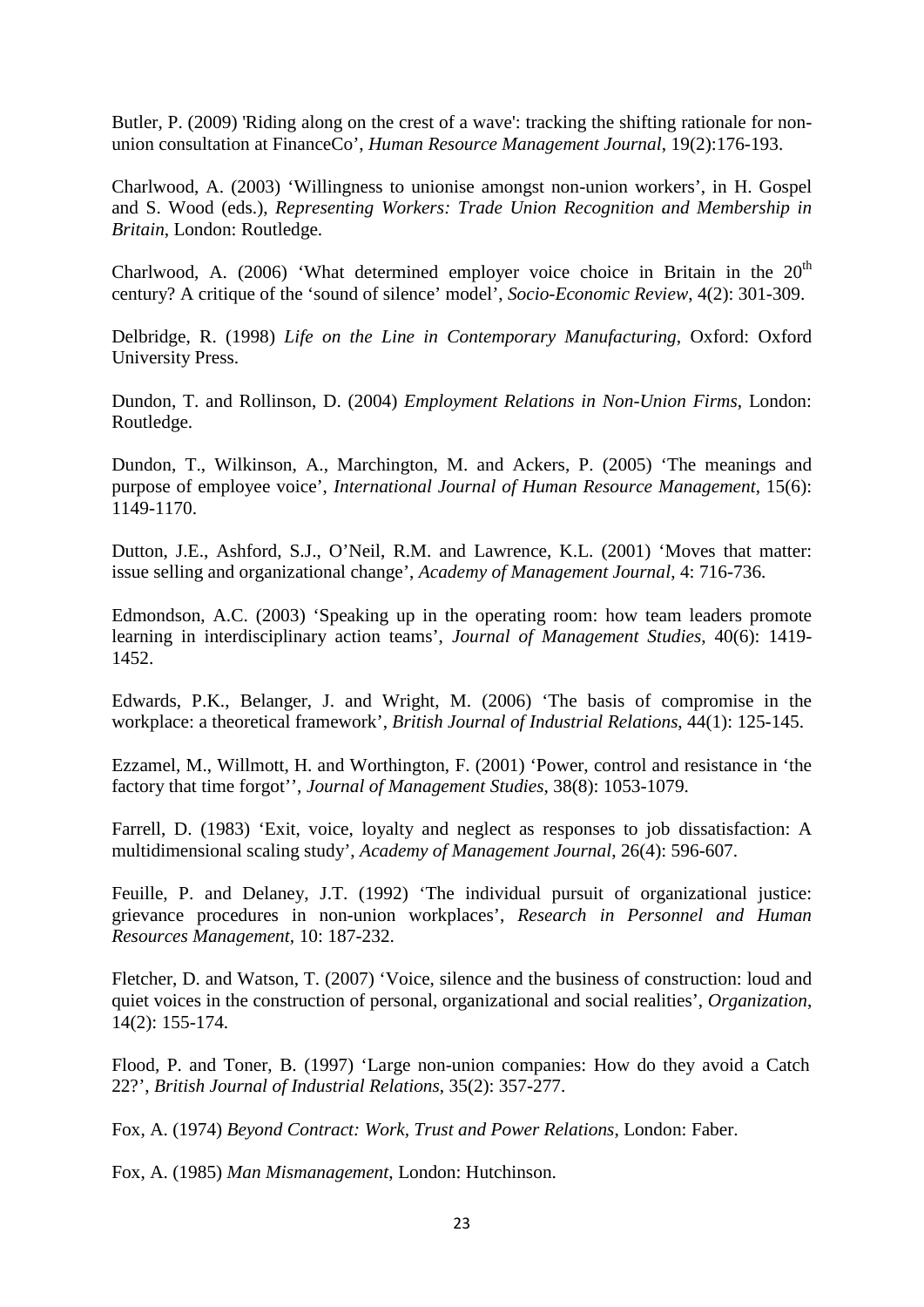Gall, G. (2004) 'British employer resistance to trade union recognition', *Human Resource Management Journal*, 14(2): 36-53.

Garrahan, P. and Stewart, P. (1992) *The Nissan Enigma: Flexibility at Work in a Local Economy*, London: Mansell.

Gollan, P. (2005) 'Silent voices: representation at the Eurotunnel call centre', *Personnel Review*, 34(4): 423-450.

Goodrich, C. (1920) *The Frontier of Control*, London: Harcourt, Brace and Company.

Graham, J.W. (1986) 'Principled organizational dissent: a theoretical essay', in B.M Staw and L.L. Cummings (eds.), *Research in Organizational Behaviour*: *Volume 8,* Greenwich, CT: JAI.

Harlos, K. (2001) 'When organizational voice systems fail', *Journal of Applied Behavioral Science*, 37(3): 324-342.

Hirschman, A.O. (1970) *Exit, Voice and Loyalty*: *Responses to Decline in Firms, Organizations and States*, Cambridge: Harvard University Press.

Huang, X., Van de Vliert, E. and Van Der Vegt, G. (2005) 'Breaking the silence culture: stimulation of participation and employee opinion withholding cross-nationally', *Management and Organization Review*, 1(3): 459-482.

Kahn-Freund, O. (1977) *Labour and the Law*, London: Stevens.

Kaufman B and Taras, D. (2009) 'Employee participation through non-union forms of representation' in A. Wilkinson, P. Gollan, M. Marchington and D. Lewin (eds.), *The Oxford Handbook of Participation in Organizatio*ns, Oxford: Oxford University Press.

Kirkbride, P. (1986) 'The rhetoric of power: the case of Bettaclave Placid. Part 1', *Employee Relations*, 8(2): 13-16.

Marchington, M., Wilkinson, A., Ackers, P. and Dundon, T. (2001) *Management Choice and Employee Voice*, London: CIPD.

Milliken, F.J., Morrison, E.W. and Hewlin, P.F. (2003) 'An exploratory study of employee silence: issues that employees don't communicate upward and why', *Journal of Management Studies*, 40(6): 1453-1476.

Morrison, E.W. and Milliken, F.J. (2000) 'Organizational silence: a barrier to change and development in a pluralistic world', *Academy of Management Review*, 25(4): 706-725.

Morrison, E.W. and Milliken, F.J. (2003) 'Speaking up, remaining silent: the dynamics of voice and silence in organizations', *Journal of Management Studies*, 40(6): 1353-1358.

Moule, C. (1998) 'Regulation of work in small firms', *Work, Employment and Society*, 12(4): 635-653.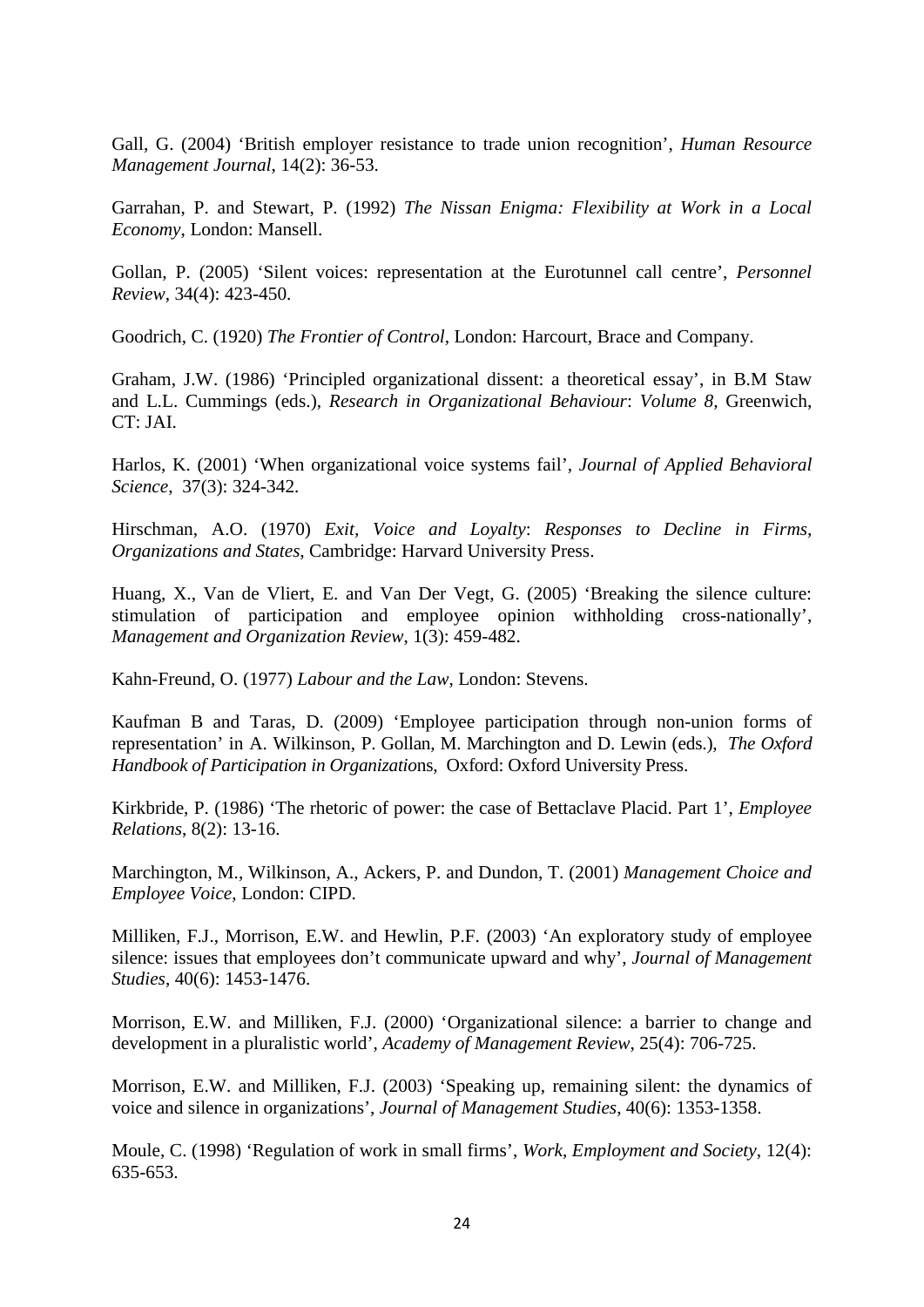Naus, F., Van Iterson, A. and Roe, R. (2007) 'Organizational cynicism: extending the exit, voice, loyalty, and neglect model of employees' responses to adverse conditions in the workplace', *Human Relations*, 60(5): 683-718.

Nord, W.R. and Jermier, J. (1994) 'Overcoming resistance to resistance: insights from a study of the shadows', *Public Administration Quarterly*, 17(4): 397-408.

Peetz, D. (2002) 'Decollectivist strategies in Oceania', *Industrial Relations*, 57(2): 252-278.

Piderit, S.K. and Ashford, S.J. (2003) 'Breaking silence: tactical choices women managers make in speaking up about gender-equity issues', *Journal of Management Studies*, 40(6): 1477-1502.

Pinder, C.C. and Harlos, K.P. (2001) 'Employee silence: quiescence and acquiescence as responses to perceived injustice', *Research in Personnel and Human Resources Management*, 20: 331-369.

Podsakoff, P.M., MacKenzie, S.B., Paine, J.B. and Bachrach, D.G. (2000) 'Organizational citizenship behaviours: a critical review of the theoretical and empirical literature and suggests for future research', *Journal of Management*, 26: 513-563.

Premeaux, S.F. and Bedeian, A.G. (2003) 'Breaking the silence: the moderating effects of self-monitoring in predicting speaking up in the workplace'*, Journal of Management Studies*, 40(6): 1537-1562.

Rosseau, D. (1995) *Psychological contracts in Organisations: Understanding the Written and Unwritten Agreements*. London: Sage.

Royle, T. (1998) 'Where's the beef? McDonalds and its European works council', *European Journal of Industrial Relations*, 5(3): 327-347.

Rusbult, C.E., Zembrodt, I.M. and Gunn, L.K. (1982) 'Exit, voice, loyalty and neglect: responses to dissatisfaction in romantic involvements', *Journal of Personality and Social Psychology*, 43: 1340-1242.

Schulten, T. (1996) 'European works councils: prospects for a new system of European industrial relations', *European Journal of Industrial Relations*, 2(3): 303-324.

Tangirala, S. and Ramanujam, R. (2008) 'Employee silence on critical work issues: the crosslevel effects of procedural justice climate', *Personnel Psychology*, 61(1): 37-68.

Taras, D.G. (2006) 'Non-union representation and employer intent: How Canadian courts and Labour Boards determine the legal status of non-union plans', *Socio-Economic Review*, 4(2): 321-336.

Taras, D.G. and Copping, J. (1998) 'The transition from formal non-union representation to unionisation: a contemporary case', *Industrial and Labor Relations Review*, 52(1): 22-34.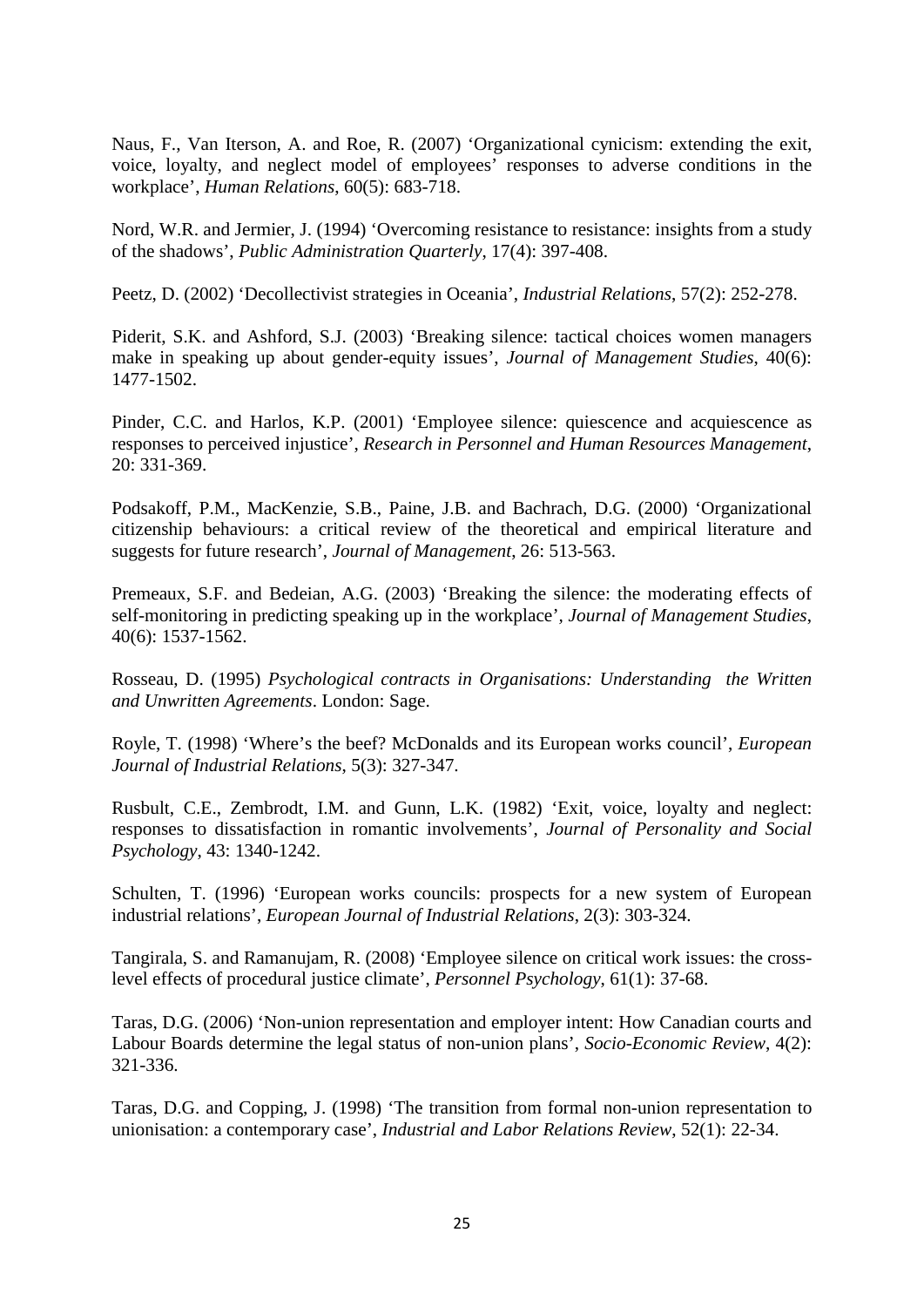Terry, M. (1999) 'Systems of collective representation in non-union firms in the UK', *Industrial Relations Journal*, 30(1):16-30.

Van Dyne, L. and Lepine, J.A. (1998) 'Helping and voice-extra role behaviours: evidence of construct and predictive validity', *Academy of Management Journal*, 41(1): 108-119.

Van Dyne, L., Cummings, L.L. and McLean-Parks, J. (1995) 'Extra-role behaviours: in pursuit of construct and definitional clarity (a bridge over muddied waters)', in L.L Cummings and B.M Staw (eds.) *Research in Organizational Behavior Volume 17*, Greenwich, CT: JAT Press.

Van Dyne, L., Ang, S. And Botero, I.C. (2003) 'Conceptualizing employee silence and employee voice as multi-dimensional constructs', *Journal of Management Studies,*  40(6):1359-1392.

Waitling, D. and Snook, J. (2003) 'Work council and trade unions: complementary or competitive? The case of SAGCo', *Industrial Relations Journal*, 34(3): 260-270.

Whitely, R. (1999) *The Social Structuring of Business Systems*, Oxford: Oxford University Press.

Wilkinson, A., Dundon, T., Marchington, M. and Ackers, P. (2004) 'The changing patterns of employee voice: Case studies from the UK and Republic of Ireland', *Journal of Industrial Relations*, 46(3): 298-323.

Wilkinson, A., Gollan, P., Marchington, M. and Lewin, D. (2009) 'Conceptualising Employee Participation in Organisations' in *The Oxford Handbook of Participation in Organizations,* A. Wilkinson et al (eds.), Oxford: Oxford University Press.

Willman, P., Bryson, A. and Gomes, R. (2006) 'The sound of silence: which employers choose no employee voice and why?', *Socio-Economic Review*, 4: 283-299.

Wills, J. (2000) 'Great expectations: three years in the life of a European works council', *European Journal of Industrial Relations*, 6(1):85-107.